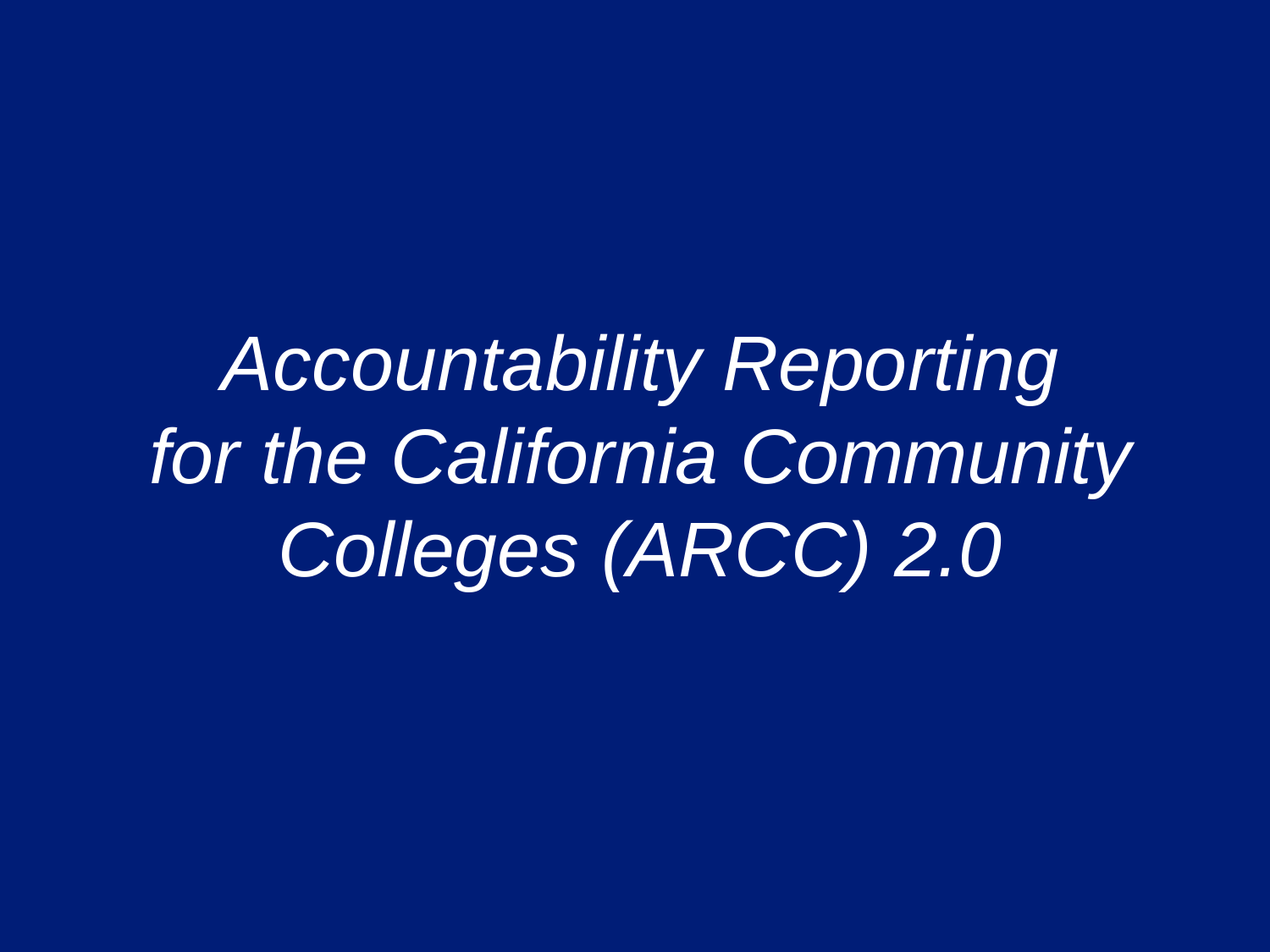# *Today's Topics*

◆ Genesis of the Scorecard New Reporting Structures **Metrics** CDCP/Noncredit Accountability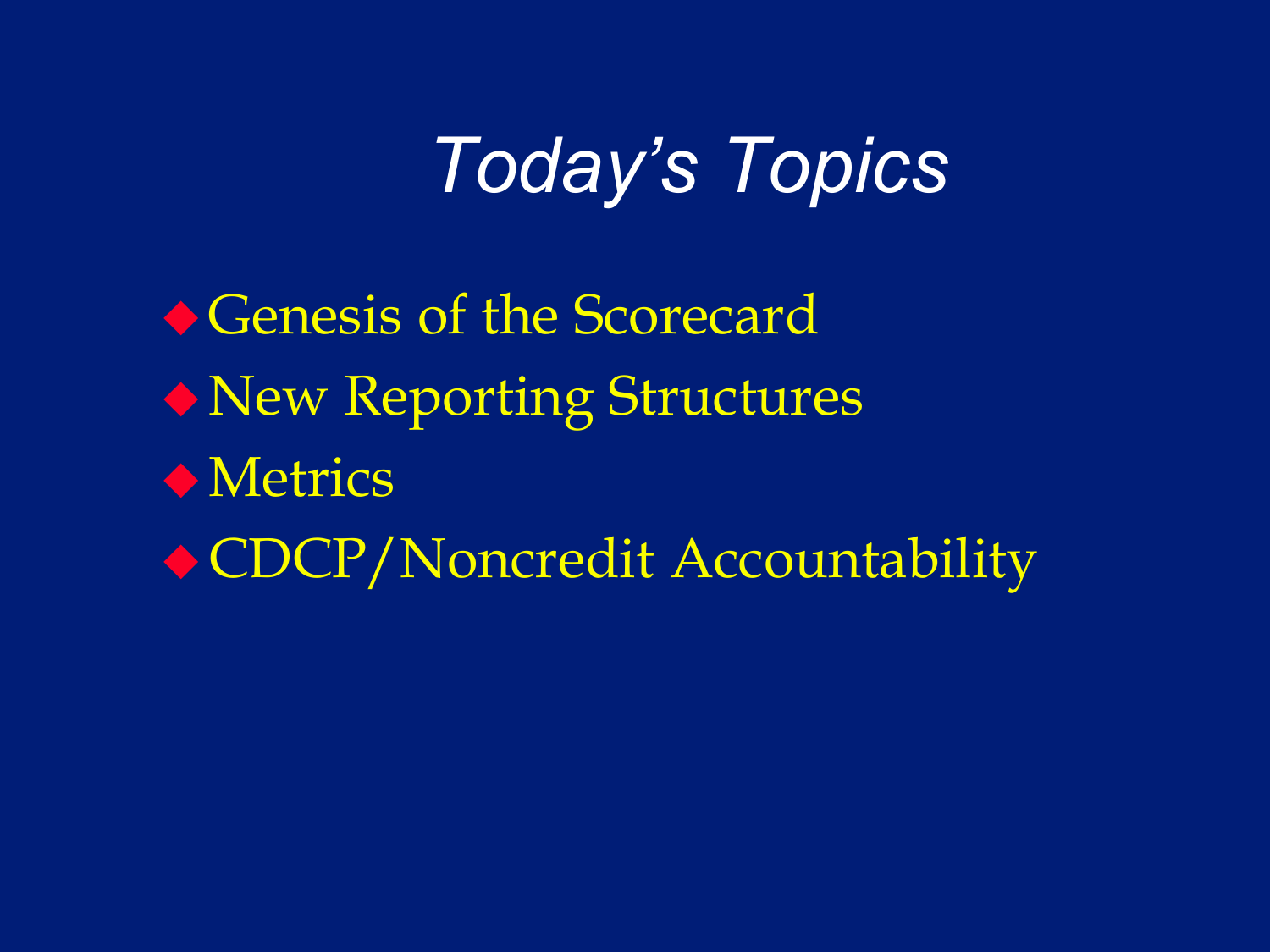#### *Student Success Task Force*

- Implement a student success scorecard (recommendation 7.3)
	- Disaggregated by racial/ethnic groups
	- Measure various completion outcomes
	- Including momentum points & completion of basic skills sequence
	- Including measuring outcomes of students taking less than 12 units
	- Compare college against own performance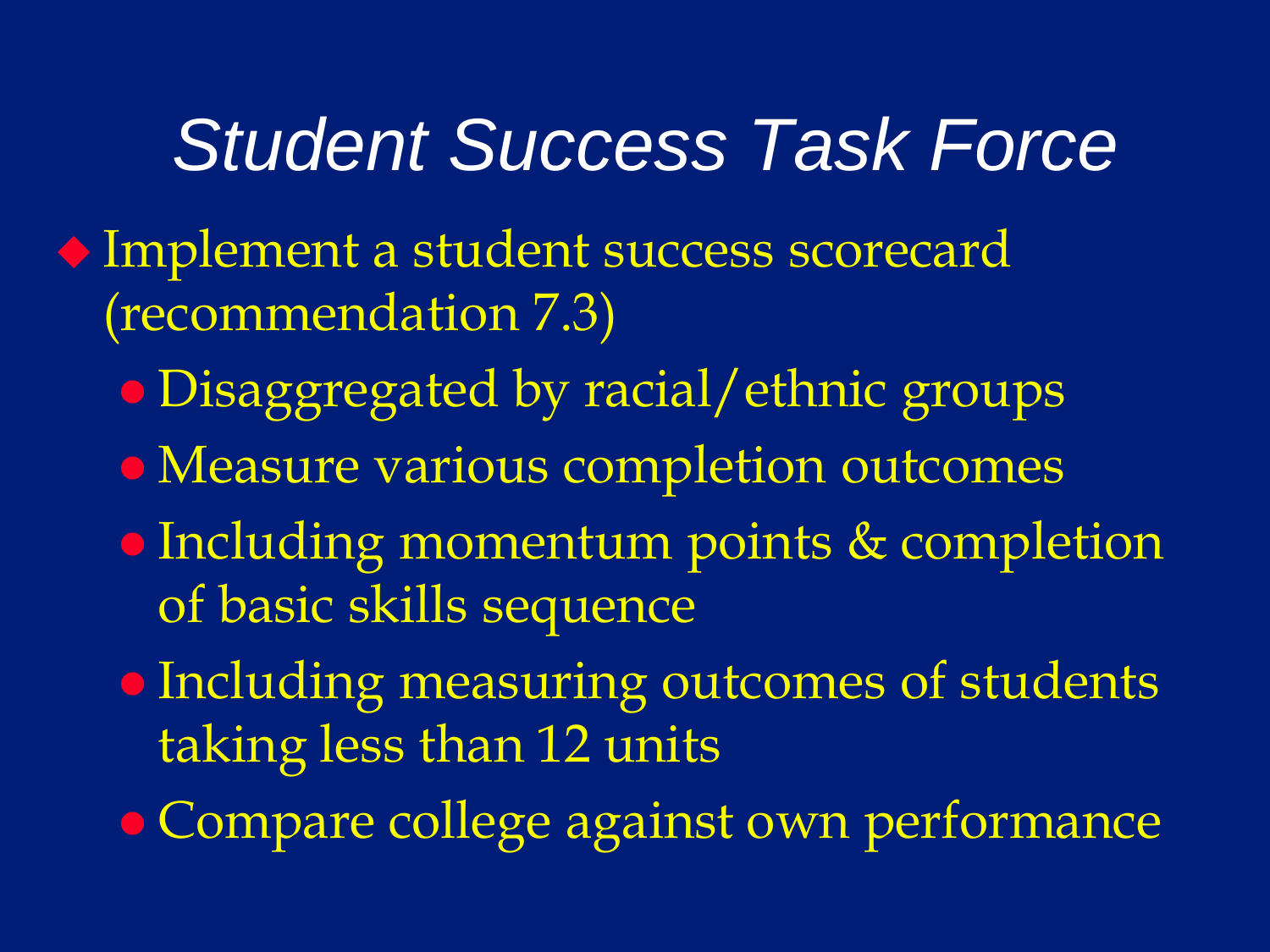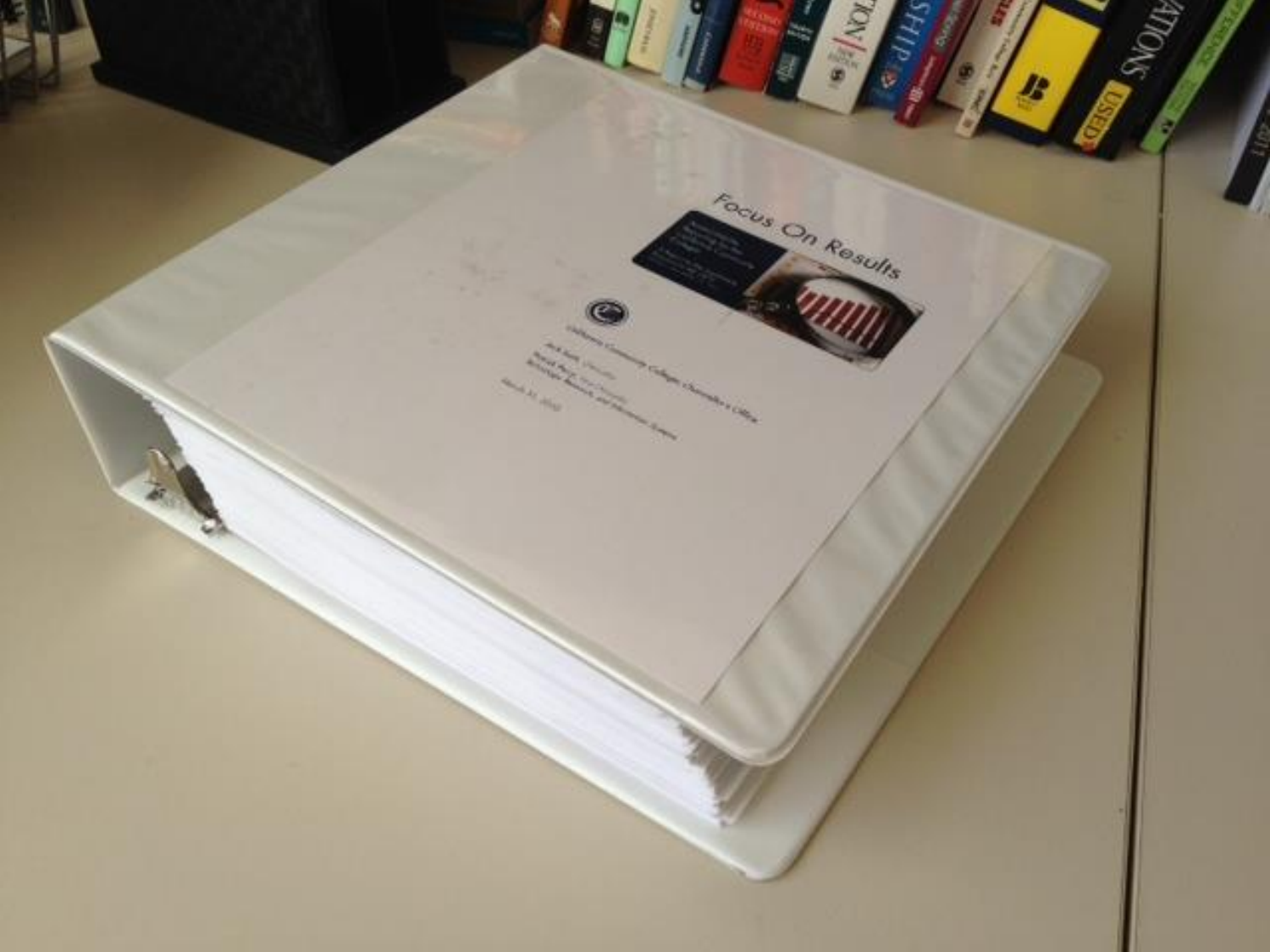#### California Community Colleges **College Card:** College of the Modocs

It is a long established fact that a reader will be distracted by the readable content of a page when looking at its layout. The point of using Lorem Ipsum is that it has a more-or-less normal distribution of letters, as opposed to using 'Content here, content here', making it look like readable English. Many desktop publishing packages and web page editors now use Lorem Ipsum as their default model text, and a search for 'lorem ipsum' will uncover many web sites still in their infancy. Various versions have evolved over the years, sometimes by accident, sometimes on purpose.

#### **Momentum Points**





Lorem ipsum dolor sit amet, consectetur adipiscing elit. Pellentesque tincidunt consequat sapien, quis fermentum purus pharetra a. Nullam dignissim porttitor quam, vitae ullamcorper diam iaculis nec. Etiam consectetur metus eu nisl egestas consectetur.

- · Sum dolor sit amet, consectetur adipiscing elit.
- · incidunt consequat sapien, quis fermentum purus pharetra a.l
- · Porttitor quam, vitae ullamcorper diam iaculis nec.
- · Consectetur metus eu nisl egestas consectetur.

District: Modoc Enrollment: 14,127 County: Modoc

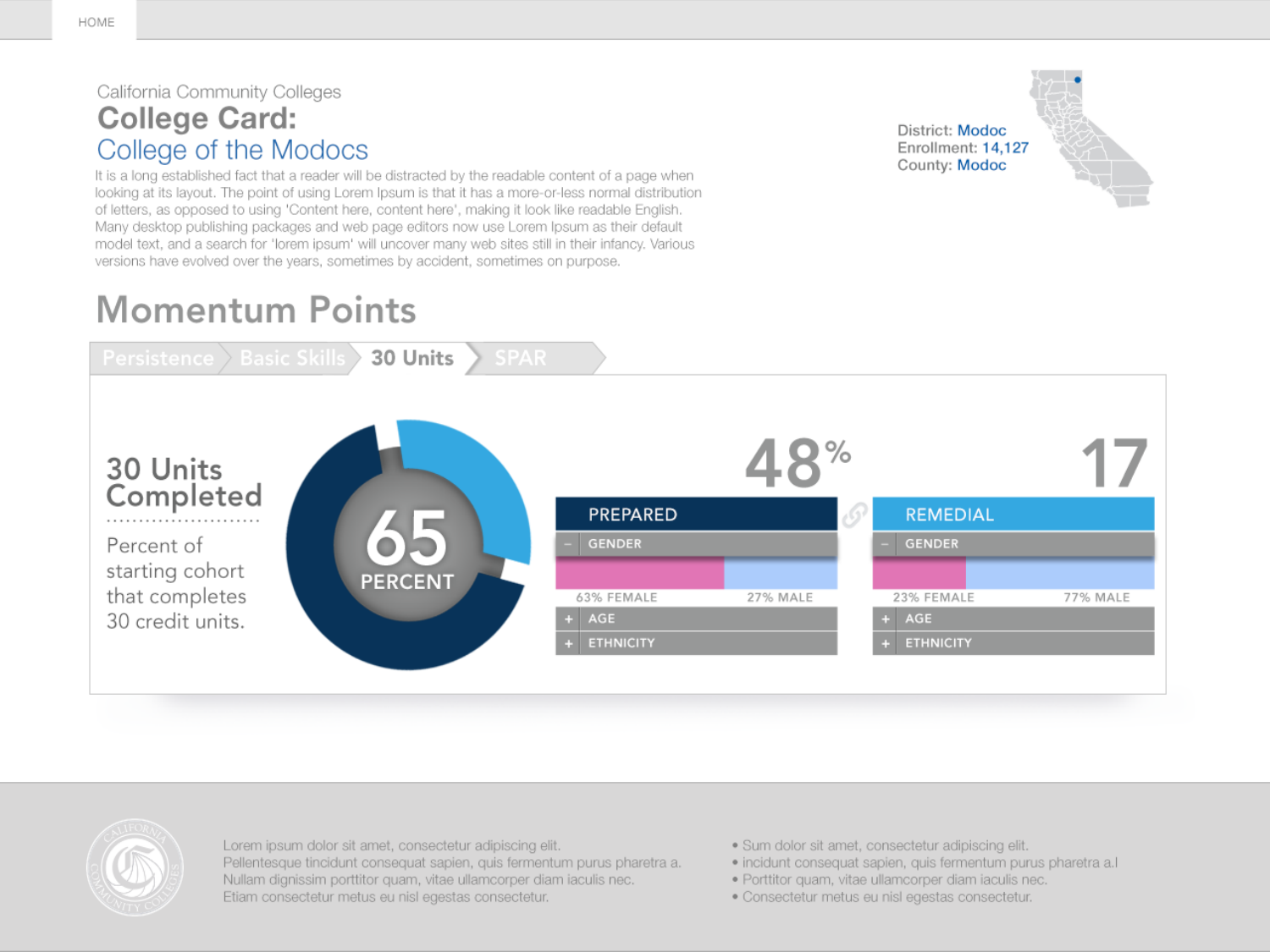## *ARCC Advisory Structure*

 ARCC Technical Advisory Committee Convened

- Fulks, VanDuyn members
- Focus on high order outcomes and momentum points
- Focus away on shorter-term outcomes like course success rates and "move-up" rates
- Account for as much headcount and FTES as possible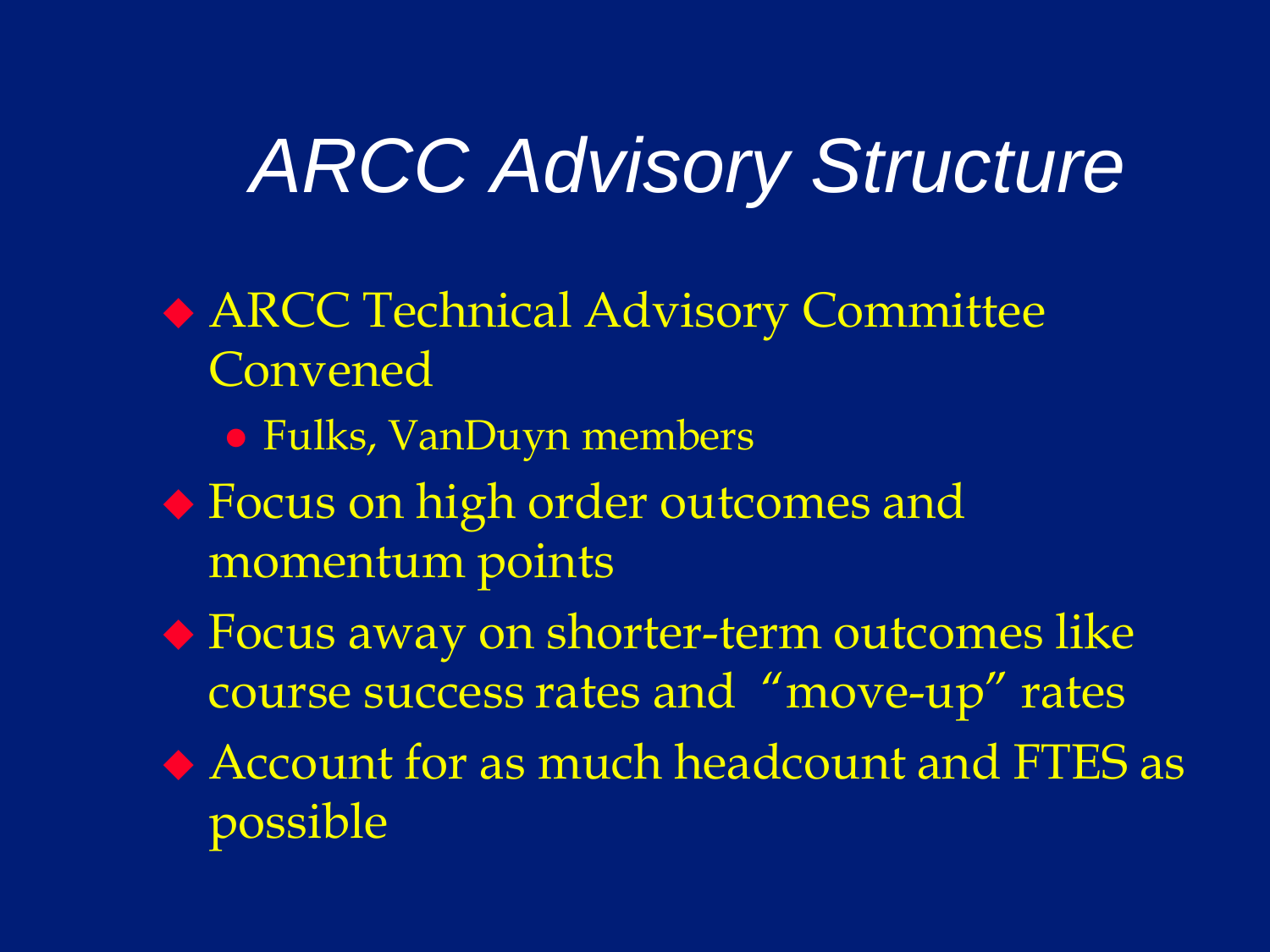*Four-Tiered Framework*  ◆ State of the System Scorecard data, system metrics Scorecard • College profile, college metrics, single demographic ◆Datamart 2.0 • College metrics by multiple crosstabs Data on Demand • College metrics as unitary files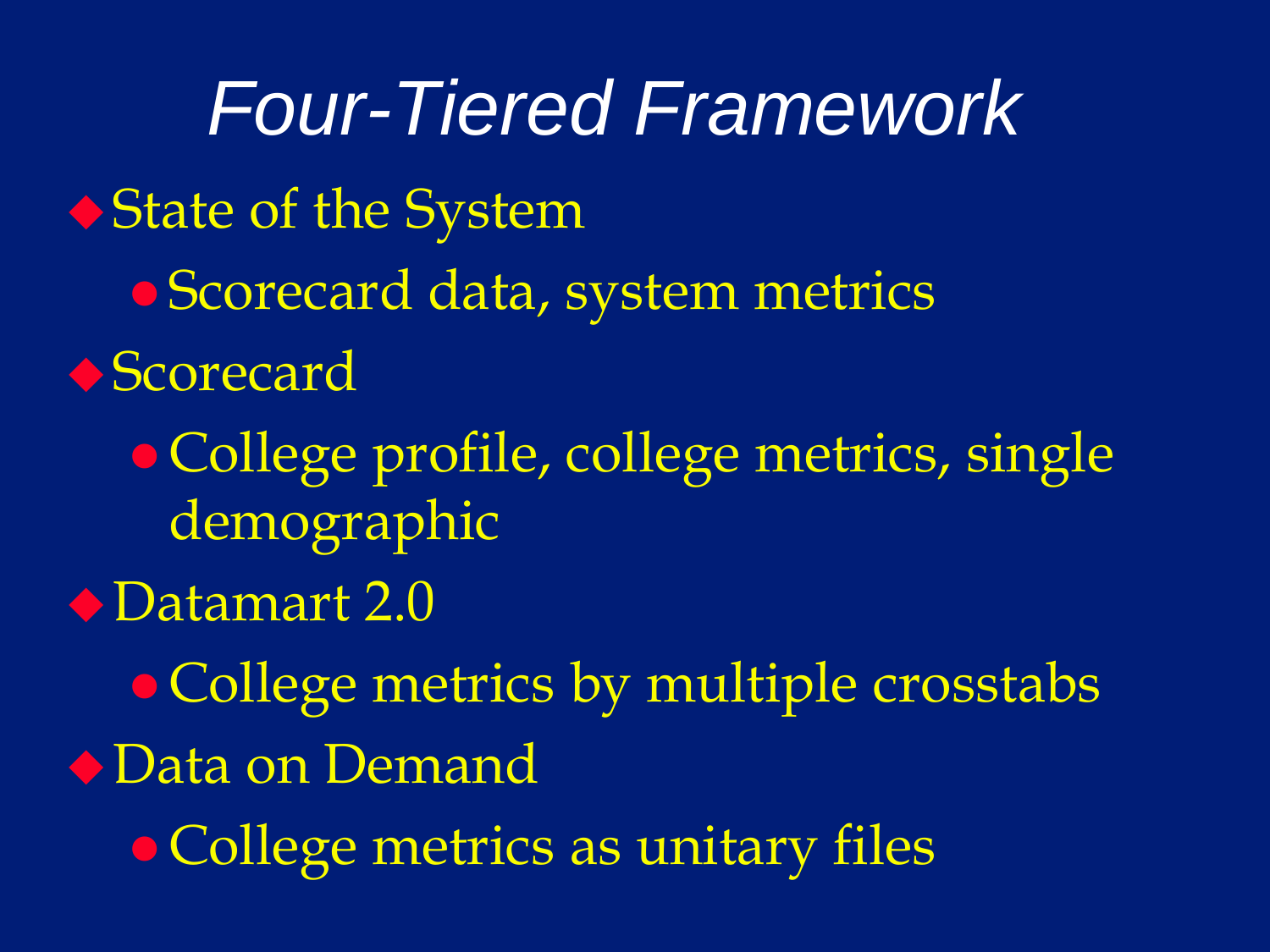## *State of the System*

- Annual Number of Transfers to CSU, UC, ISP (non and for-profit) and OOS (non and for-profit), a 6-year trend
- Annual Number of Awards by Type (credit awards, AA/AS degrees and credit certificates, 3-year trend)
- Wages for Student Attaining a Vocational Award (2-years before and 4-years after)
- ◆ Systemwide Participation Rates by Age Group, Gender and Race/Ethnicity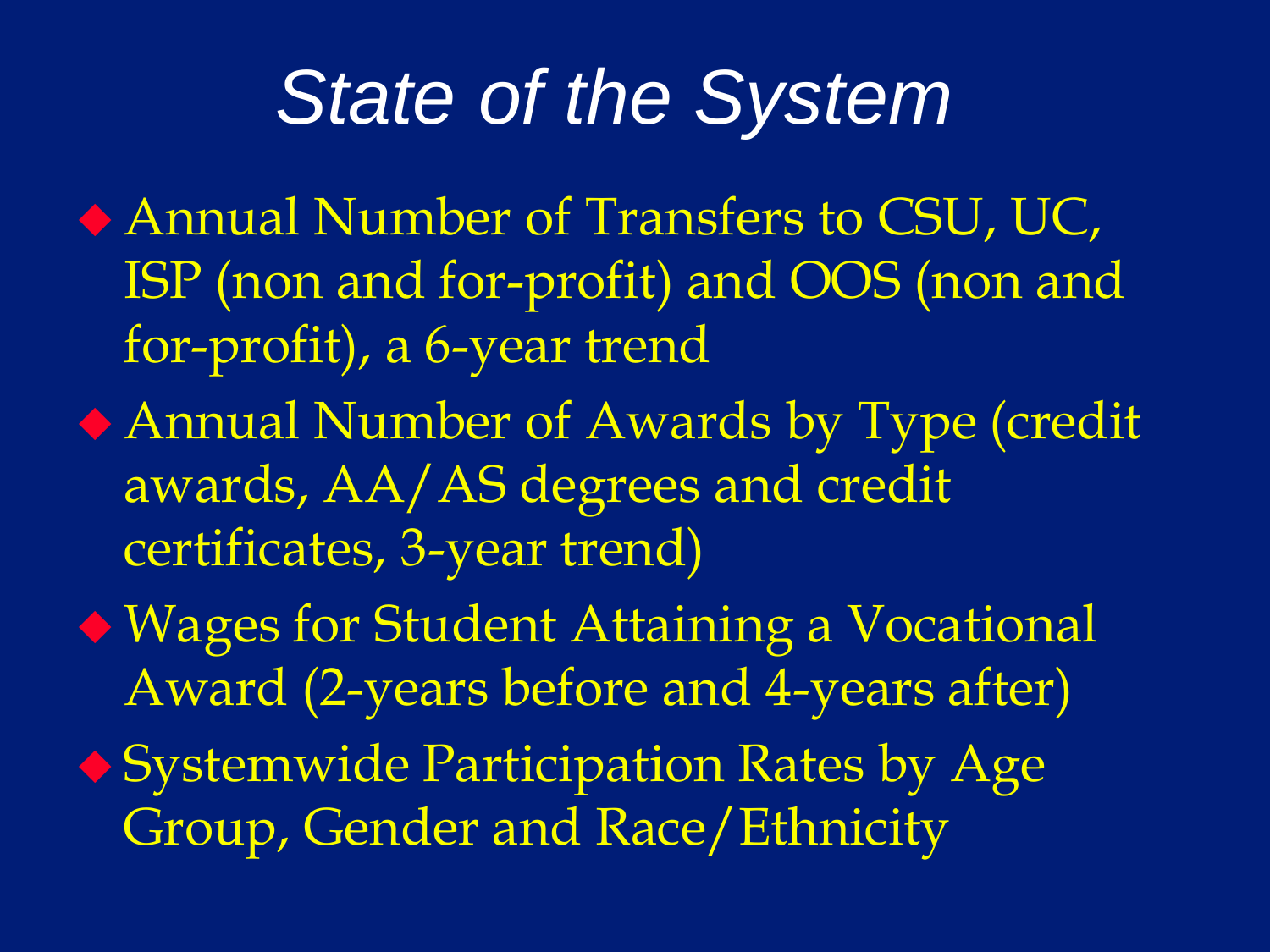## *State of the System*

- Annual headcount
- Distribution of enrollment status
- Course sections, enrollments, section size
- ◆ Credit and noncredit FTES,
- FTES per headcount
- $\bullet$  Course success rates by type
- All college metrics at the system level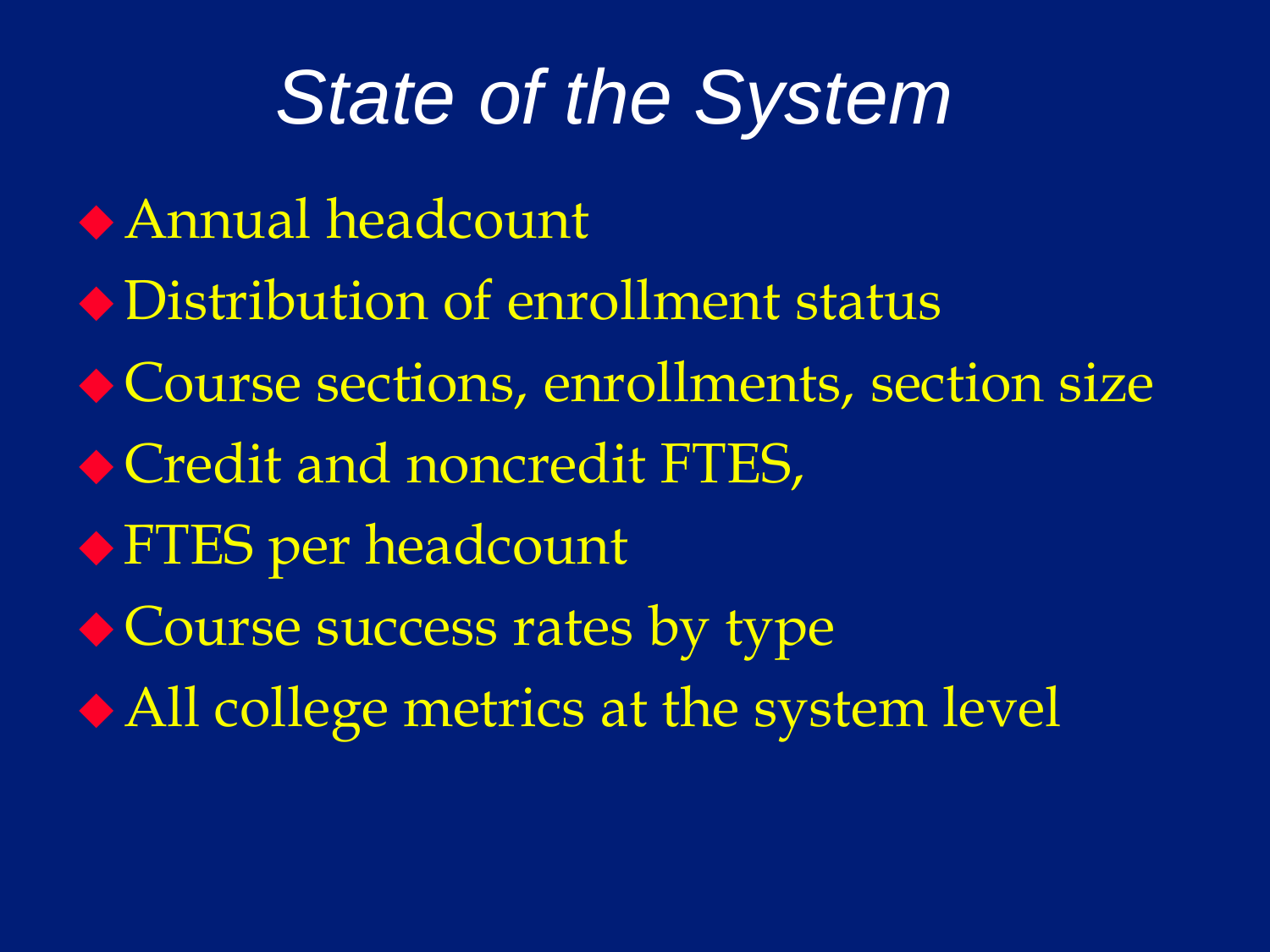*Scorecard: College Profile*  College Population Annual Unduplicated Headcount FTES (320 Report) Age of Student **• Gender of Students** • Race/Ethnicity of Students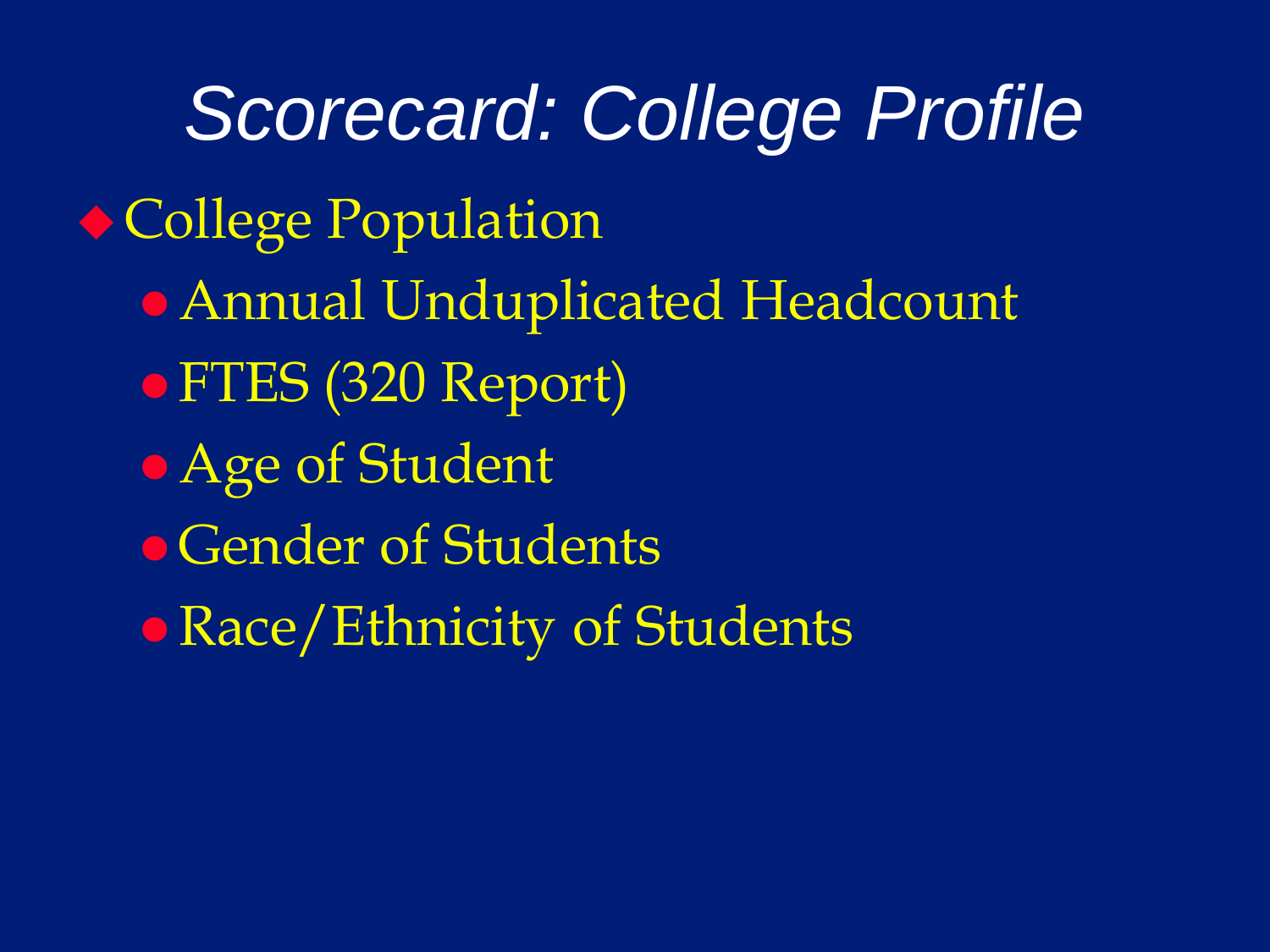## *College Profile*

- ◆ Operational Metrics
	- Course sections (credit/noncredit)
	- Median section size
	- 75/25 (percent full-time faculty) from FTF Obligation Report
	- Student/Counselor ratio TBD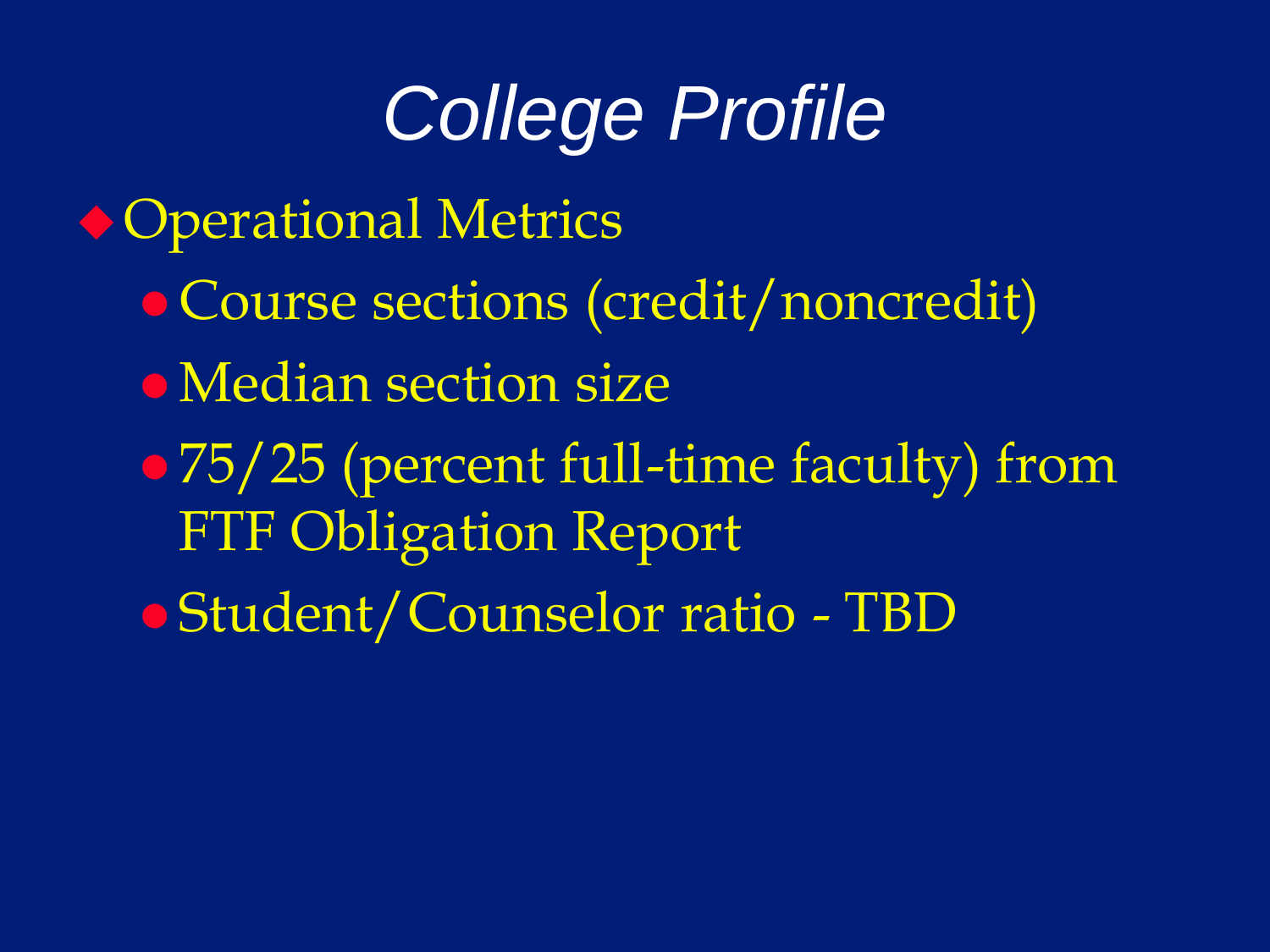## *Scorecard Metrics*

- ◆ Student Progress & Attainment Rate
	- Persistence (3-terms) Rate
	- At least 30 units Rate
- ◆ Career Technical Education (CTE) Rate
- ◆ Remedial Education Progress Rate
	- English, Math & ESL
- Career Development and College Preparation Rate (CDCP) Rate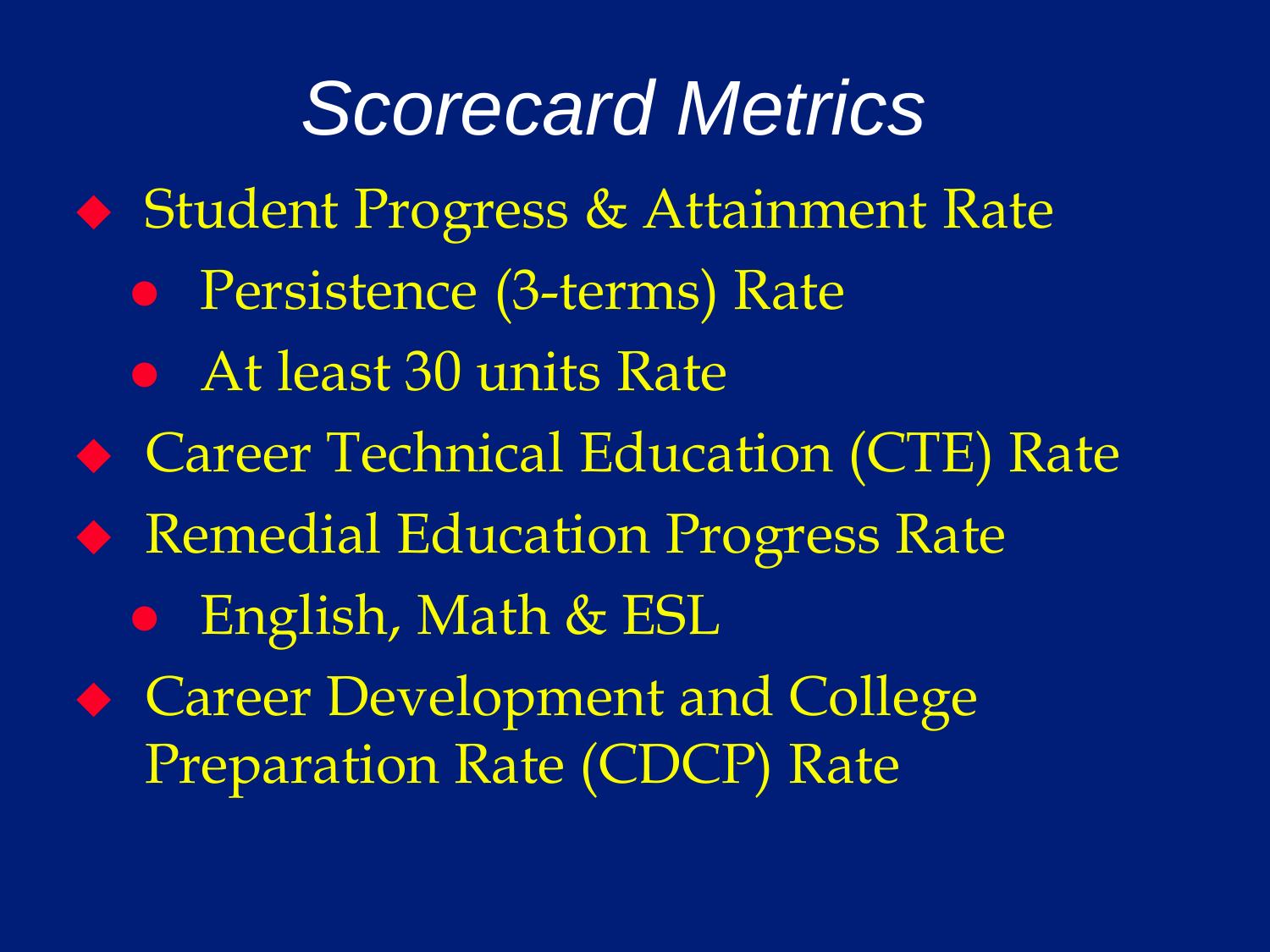## *SPAR Cohort*

 Cohort (denominator) First-time student in postsecondary, and • Within 3 years, ◆6 units completed, and Attempted any Math or English *Additional change – only SSN students*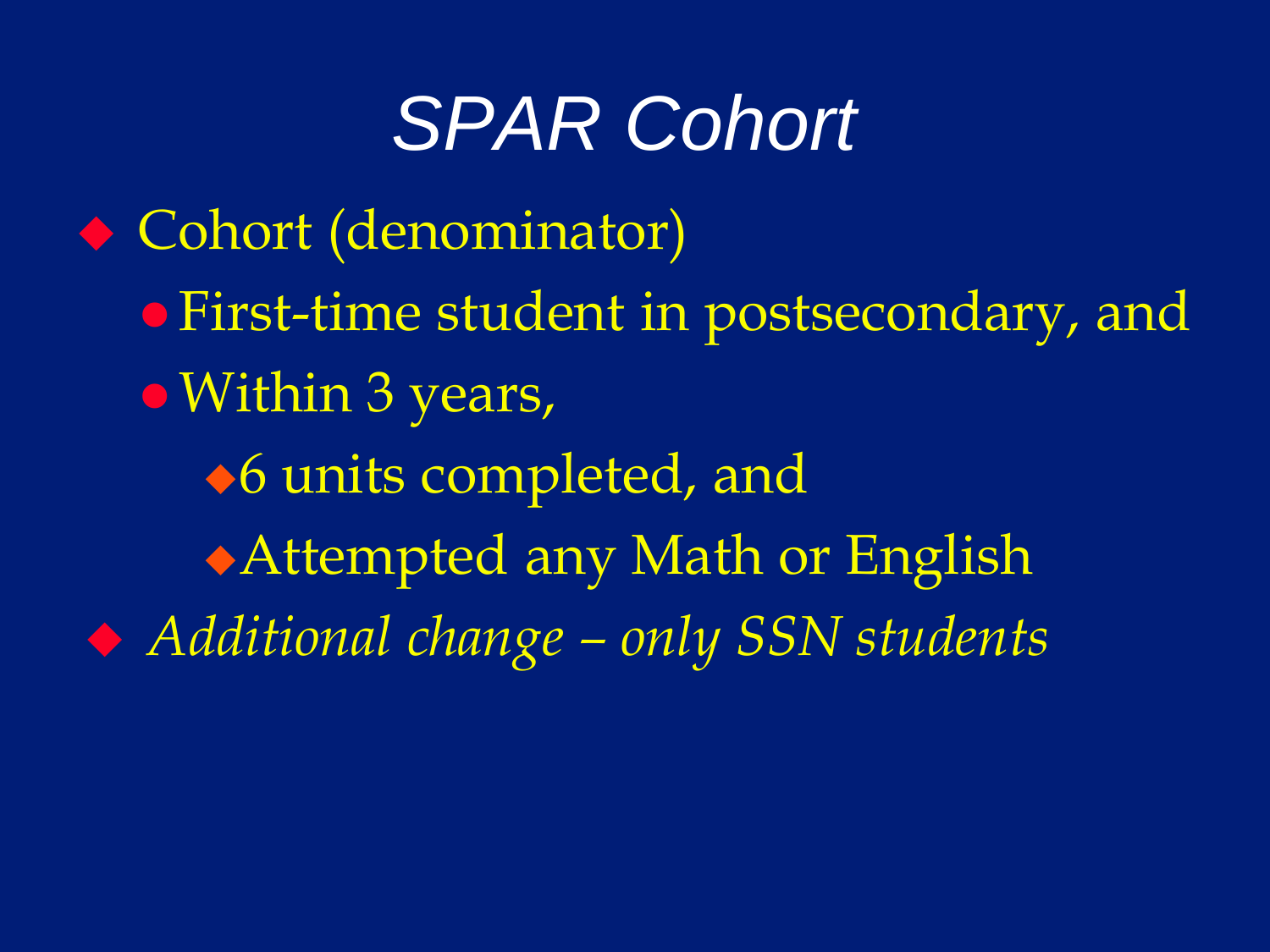### *SPAR Outcomes*

- Outcomes (numerator) in 6 years (3-10 years on Datamart)
	- Associates of Arts/Sciences, or
	- Certificates (CO/12+ units), or
	- Transfer (any 4-year), or
	- Transfer Prepared (60 units, GPA 2.0)
	- *Transfer directed has been removed*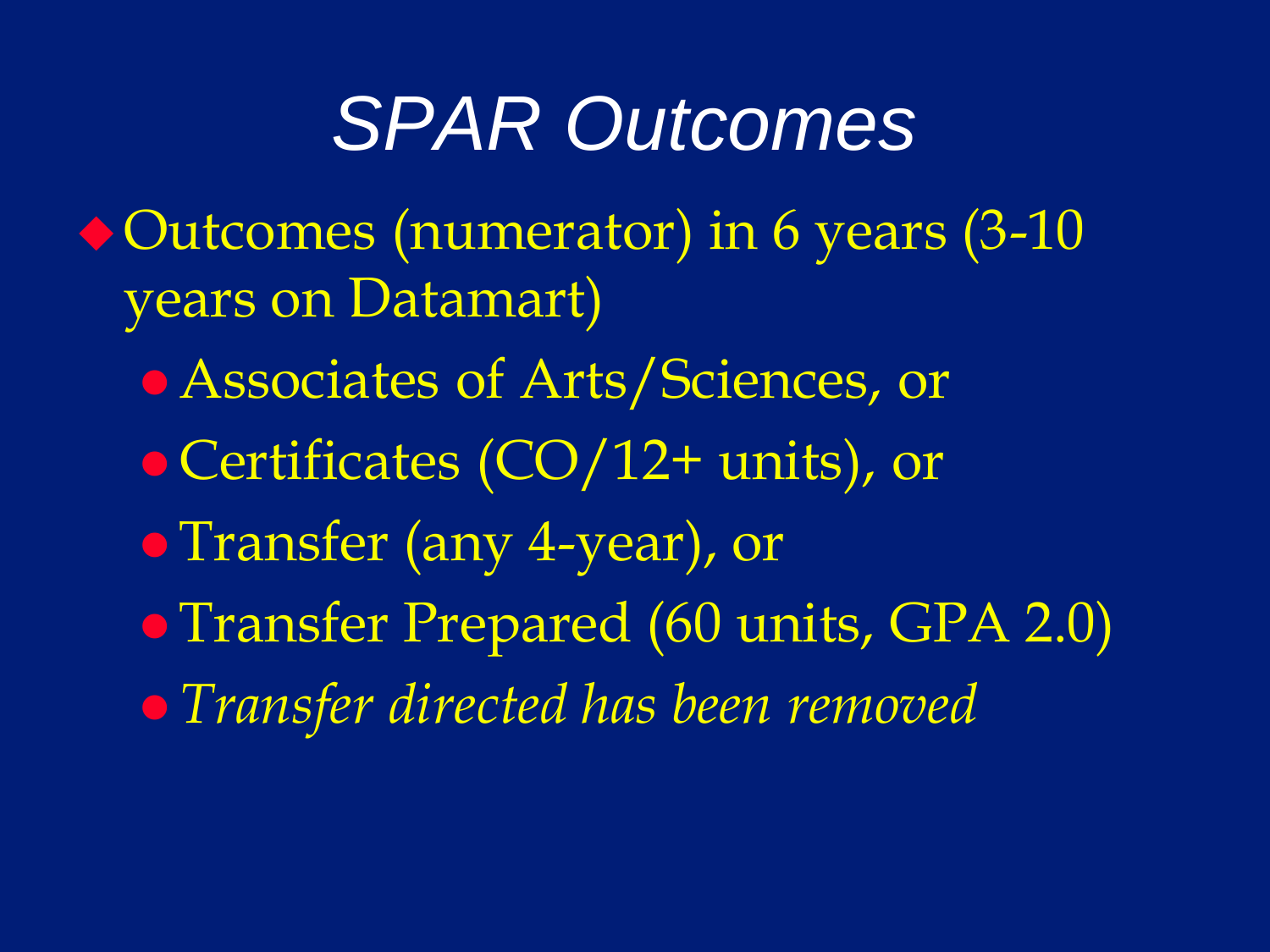## *SPAR Categories*

Three categories (cohorts) of students Overall SPAR (all students in cohort) ◆ Collegiate - No Remedial in Math and English Remedial – Remedial in Math and/or

English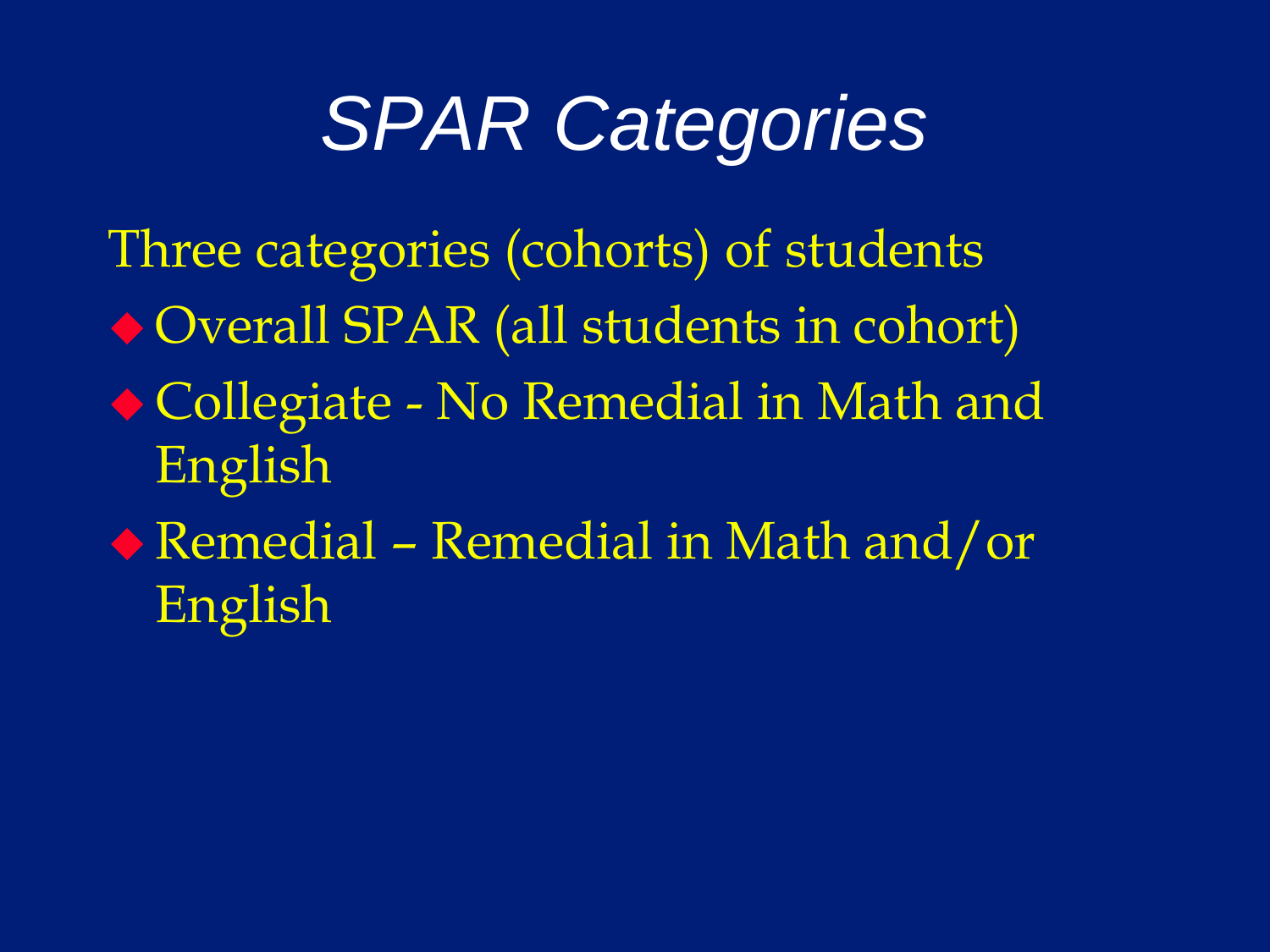#### *SPAR Rate*

|                                                     | 2003-04 to<br>2008-09 | 2004-05 to<br>2009-10 | 2005-06 to<br>2010-11 |
|-----------------------------------------------------|-----------------------|-----------------------|-----------------------|
| SPAR Rate (6 units, in 3 years*)                    |                       |                       |                       |
| Overall                                             | 50.3                  | 50.3                  | 49.6                  |
| Collegiate                                          | 70.2                  | 70.0                  | 70.1                  |
| Remedial                                            | 42.9                  | 42.7                  | 41.8                  |
| *Cohort is 50% of the headcount and 83% of the FTES |                       |                       |                       |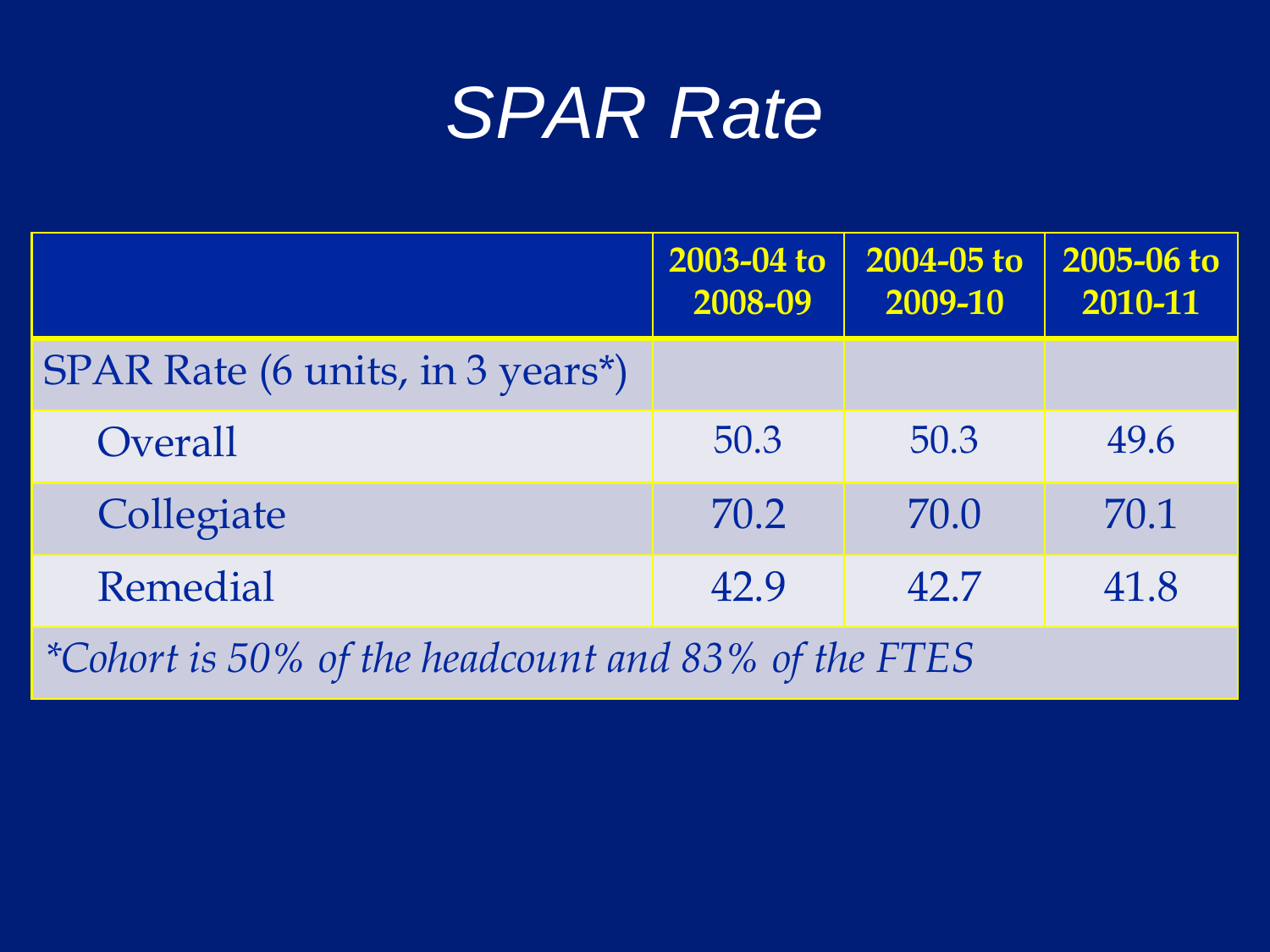## *SPAR Categories*

- ◆ Collegiate No Remedial in Math and English
	- transfer level English (no levels below)
	- degree applicable Math (0 or 1 levels below)
- ◆ Remedial Level in Math and/or English
	- **2-4 levels below transfer in Math**
	- **↑ 1-4 levels below transfer in English**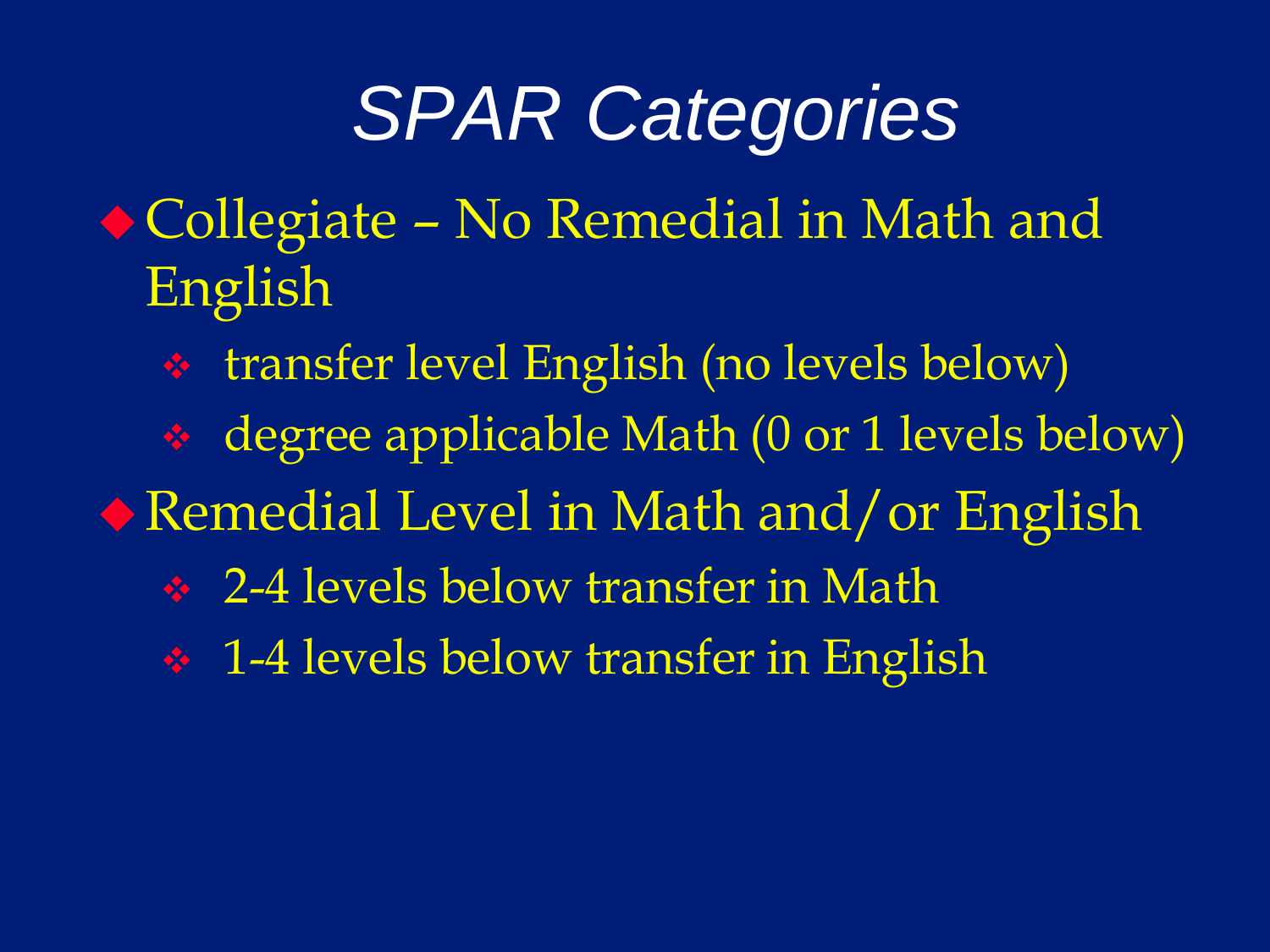*Momentum/Milestone Rates*  ◆ Persistence and 30 Unit Rate Same reporting categories as SPAR Cohort (numerator), same as SPAR FTF, 6 units, Math or English Outcomes (denominator), after 6 years • Persisted for 3 consecutive primary terms (any campus) • At least 30 units, successfully completed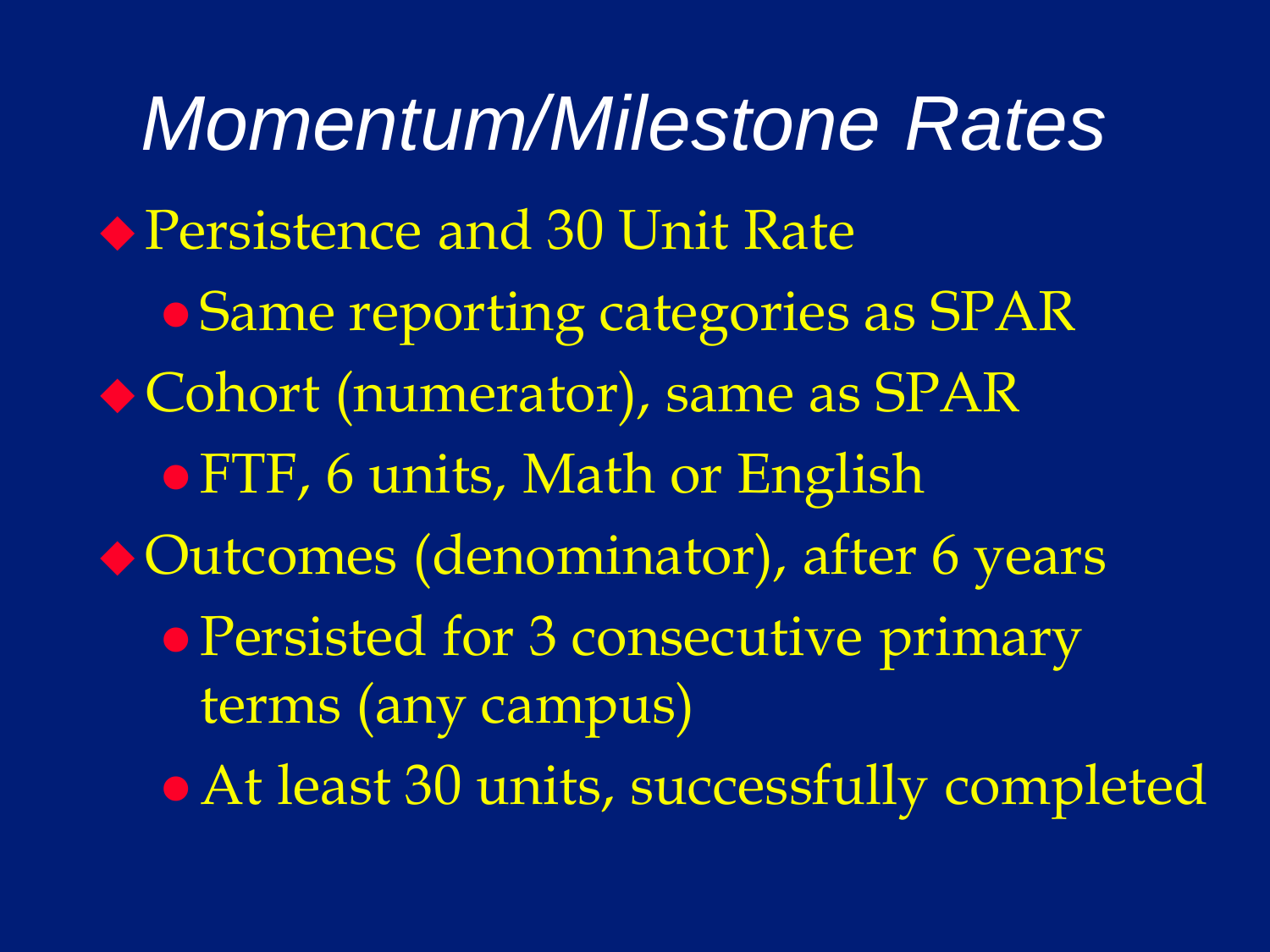## *Completed 30 Units*

|                    | $2003 - 04$ to<br>2008-09 | 2004-05 to<br>2009-10 | 2005-06 to<br>2010-11 |
|--------------------|---------------------------|-----------------------|-----------------------|
| <b>SPAR Cohort</b> |                           |                       |                       |
| Overall            | 67.9                      | 66.6                  | 66.0                  |
| Collegiate         | 69.8                      | 69.3                  | 69.9                  |
| Remedial           | 64.8                      | 63.4                  | 62.7                  |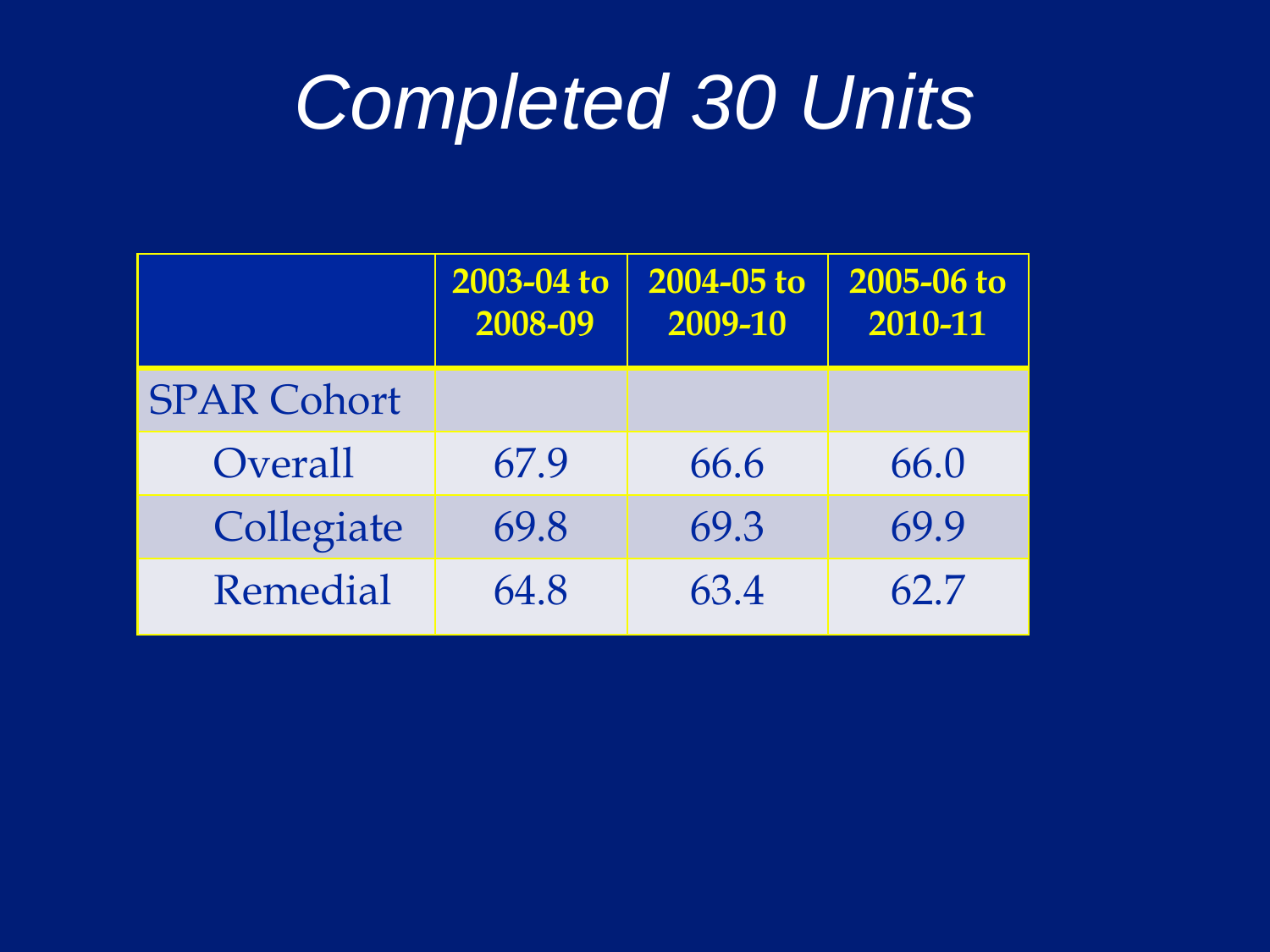## *Persistence (3-terms)*

|                    | 2003-04 to<br>2008-09 | 2004-05 to<br>2009-10 | $2005 - 06$ to<br>2010-11 |
|--------------------|-----------------------|-----------------------|---------------------------|
| <b>SPAR Cohort</b> |                       |                       |                           |
| Overall            | 68.1                  | 66.8                  | 66.2                      |
| Collegiate         | 65.7                  | 64.2                  | 63.5                      |
| Remedial           | 69.8                  | 68.8                  | 68.2                      |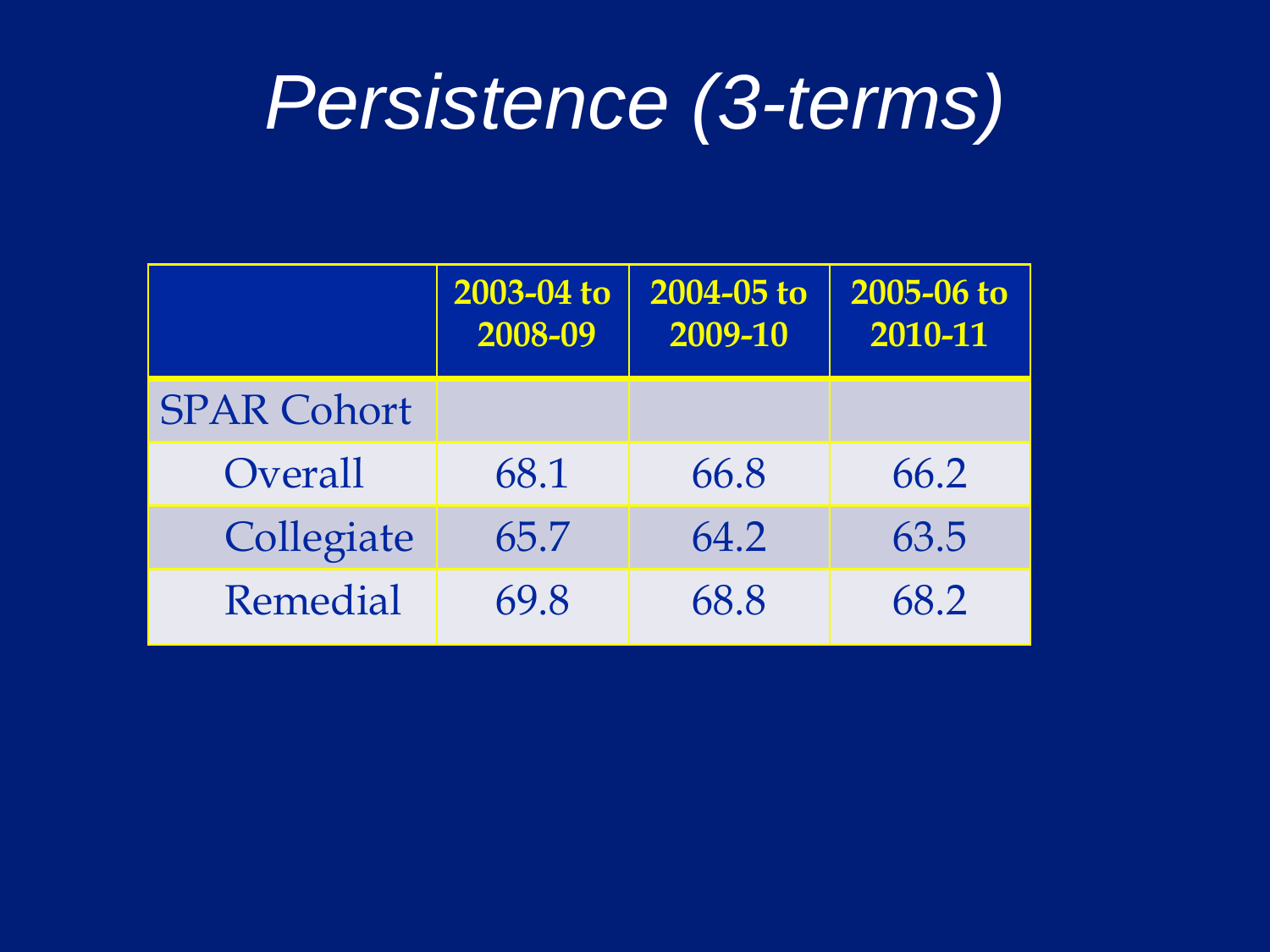*Career Technical Education (CTE) Rate* ◆ Cohort (denominator, SSN students) First-time in CTE course defines cohort Completed greater than 8 units in 3 years in single discipline of vocational/technical courses (2-digit TOP)

• At least one of the courses coded as Sam B or C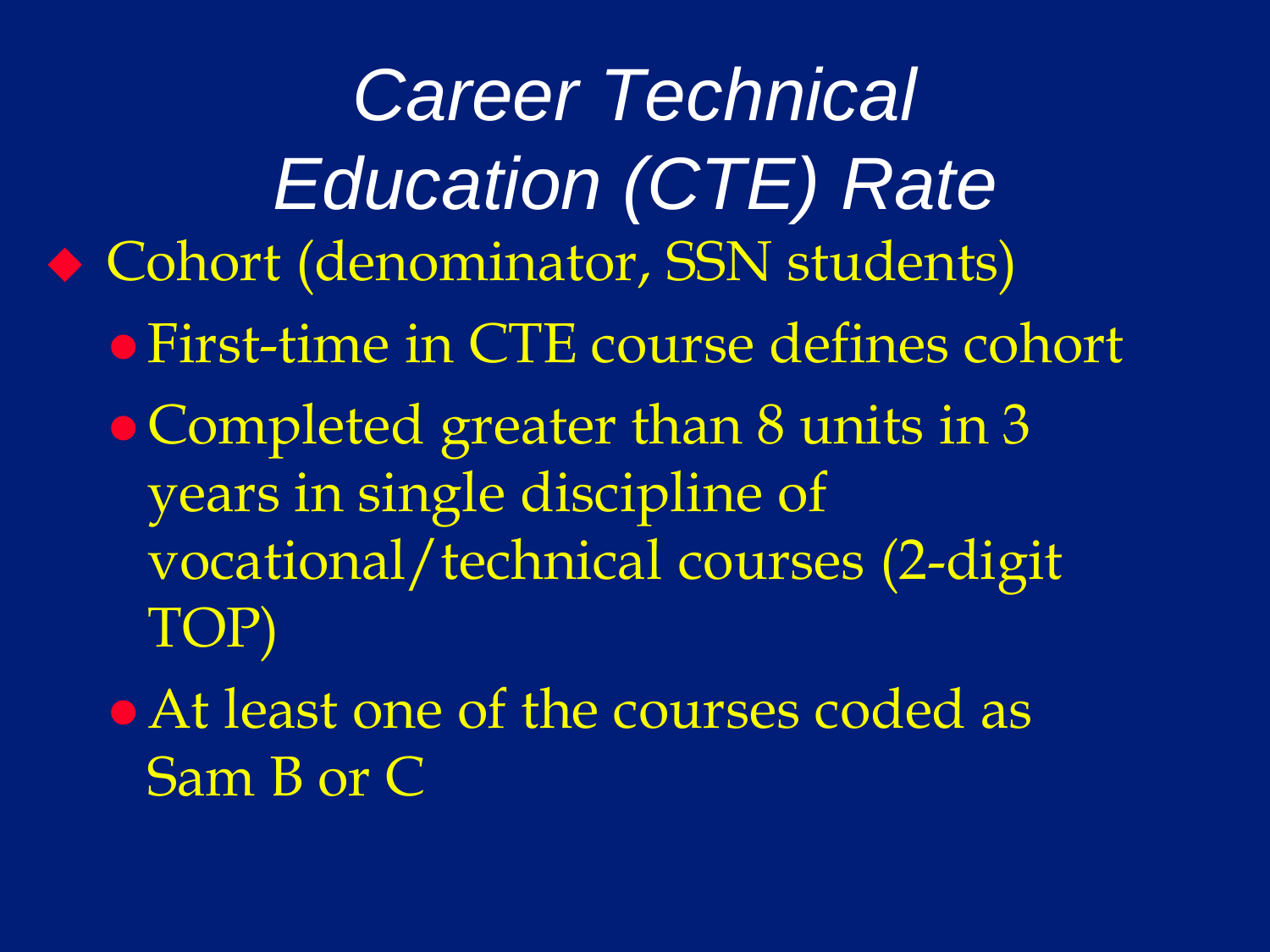*Career Technical Education (CTE) Rate* Outcomes (numerator) within 6 years Certificates 12+ units (CO approved) Associate of Arts/Sciences **• Transfer • Transfer prepared**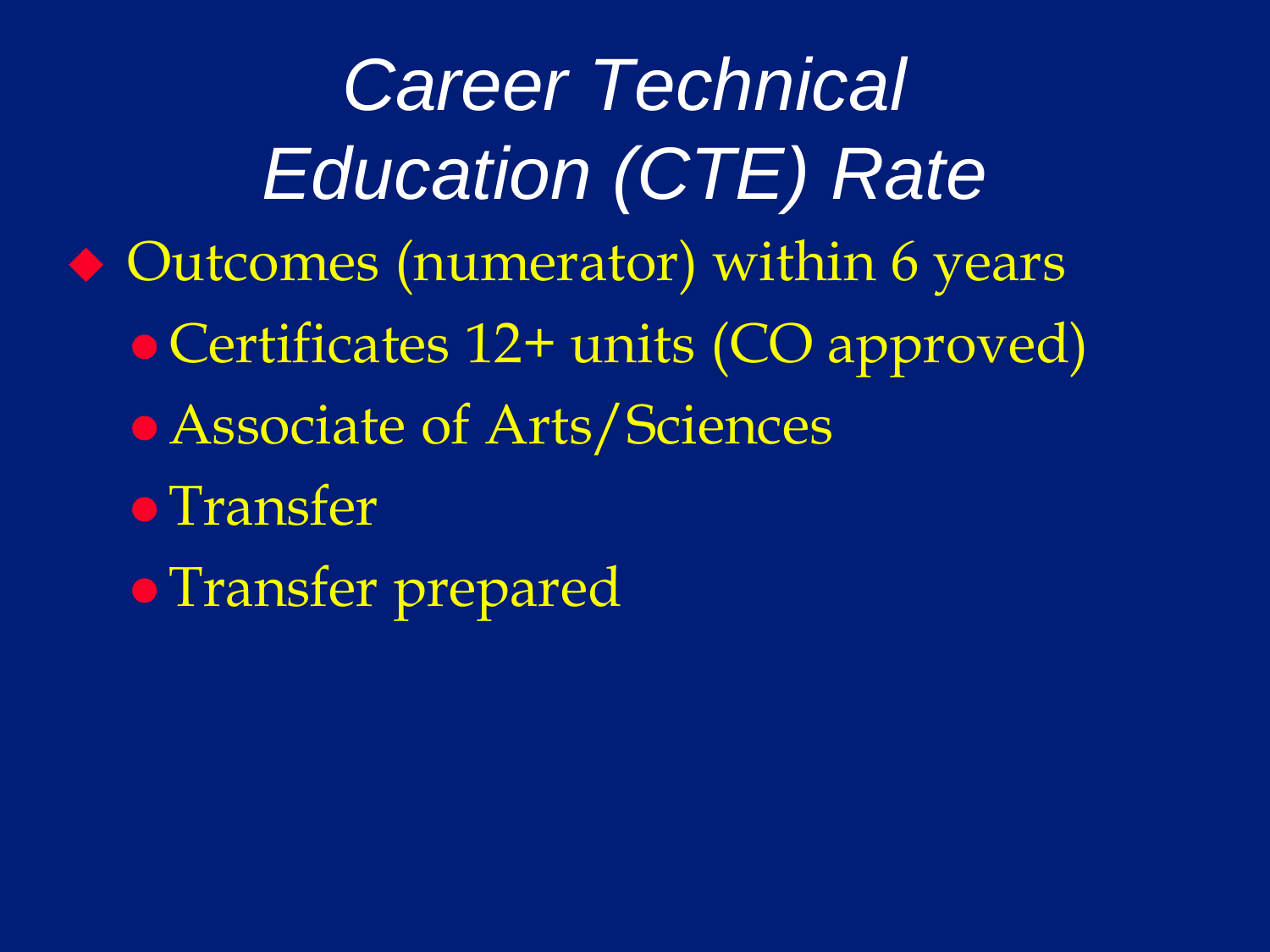#### *CTE Rate*

|                 | 2003-04 to | $2004 - 05$ to | 2005-06 to |
|-----------------|------------|----------------|------------|
|                 | 2008-09    | 2009-10        | 2010-11    |
| <b>CTE Rate</b> | 54.1       | 54.3           | 54.4       |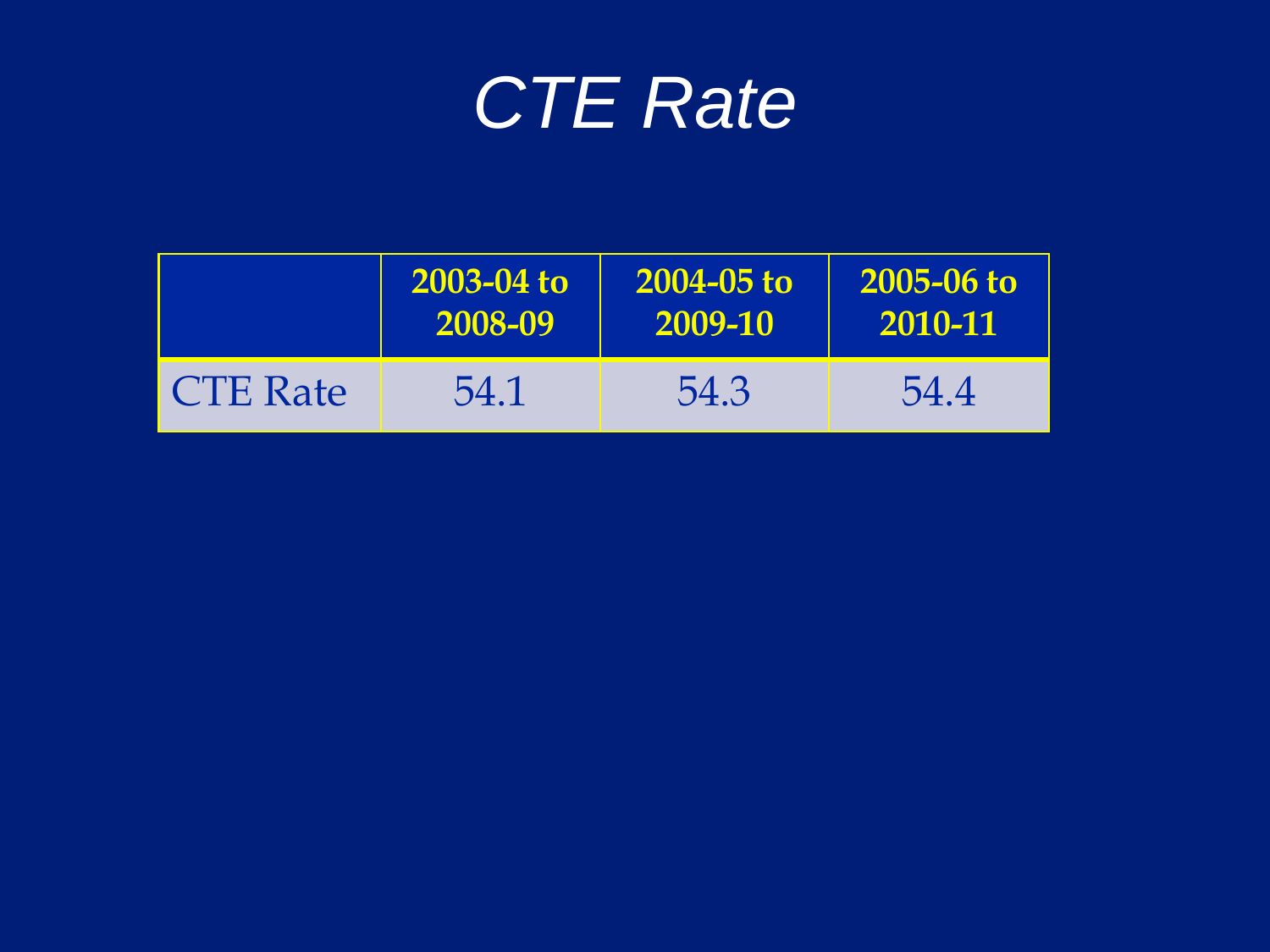#### *Remedial Education Progress Rate*

#### ◆ Cohort (denominator)

• In cohort year, attempted a remedial Math, English or ESL course for first time Exclude dual enrollments in 4-years Level determined by first attempt **• Tracking level below transfer** 1-4 levels below (English) 2-4 levels below (Math) 1-6 levels below (ESL)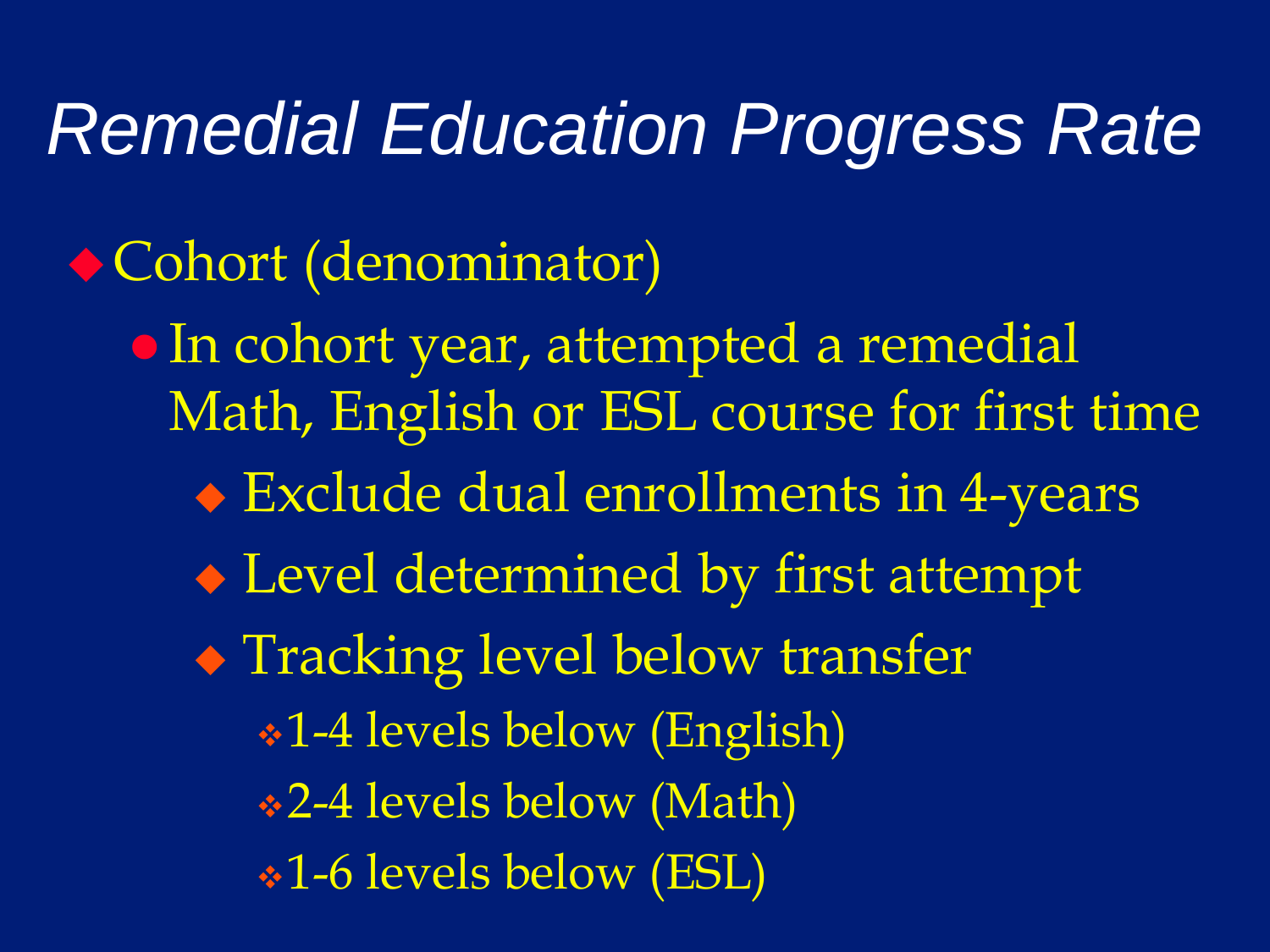*Remedial Education Progress Rate*  Outcome (numerator) Within 6-years Successfully completed degree or transfer course in same discipline English: 1-4 levels to degree applicable or transfer level English Math: 2-4 levels to degree applicable transfer level Math ESL: 1-6 levels to degree applicable or transfer level ESL or English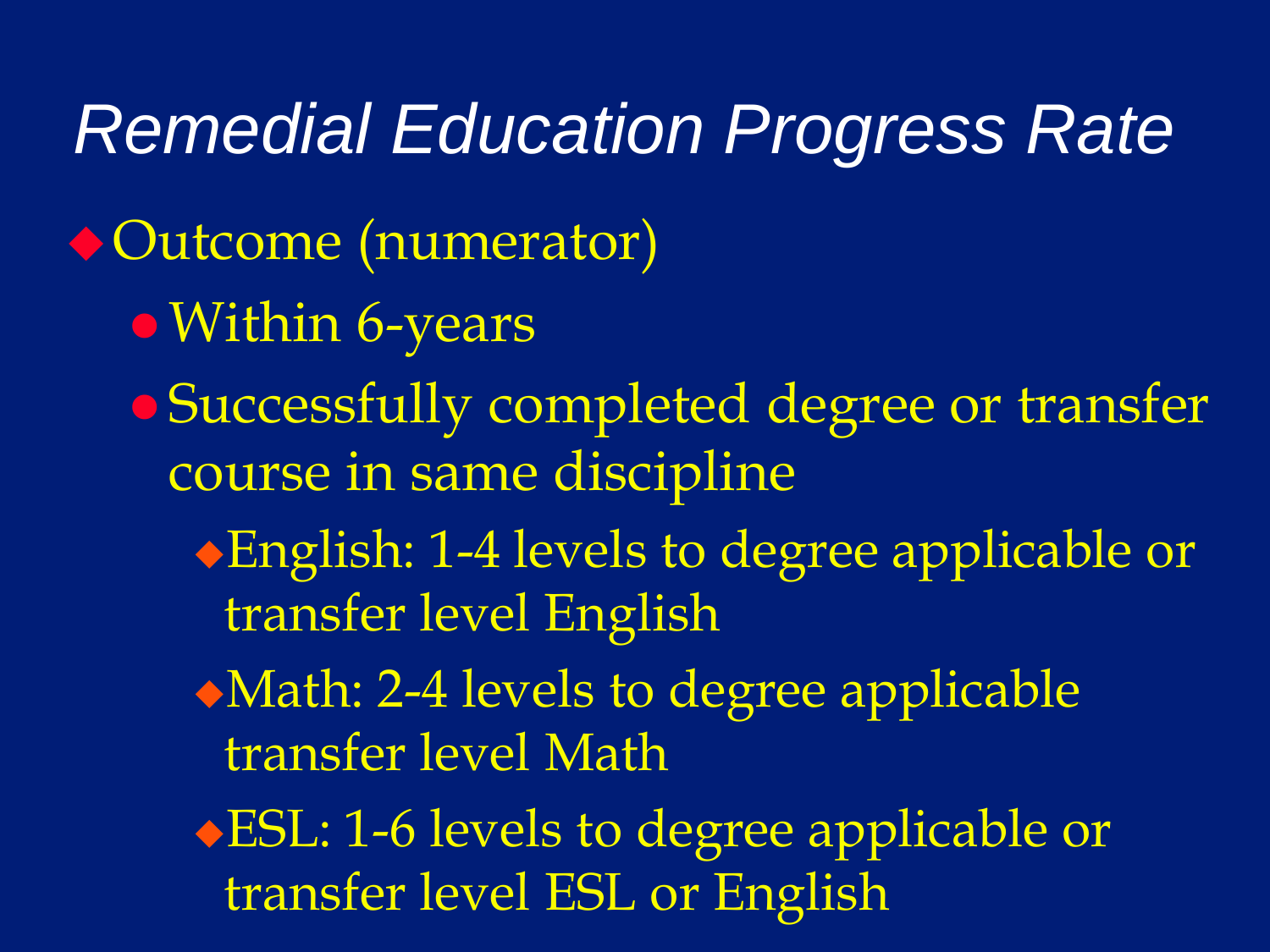## *Remedial Education Progress Rate*

|                               | 2003-04 to<br>2008-09 | 2004-05 to<br>2009-10 | 2005-06 to<br>2010-11 |
|-------------------------------|-----------------------|-----------------------|-----------------------|
| <b>Remedial Progress Rate</b> |                       |                       |                       |
| Math                          | 36.2                  | 36.5                  | 36.8                  |
| English                       | 35.7                  | 36.1                  | 36.4                  |
| ESL                           | 22.4                  | 23.7                  | 24.1                  |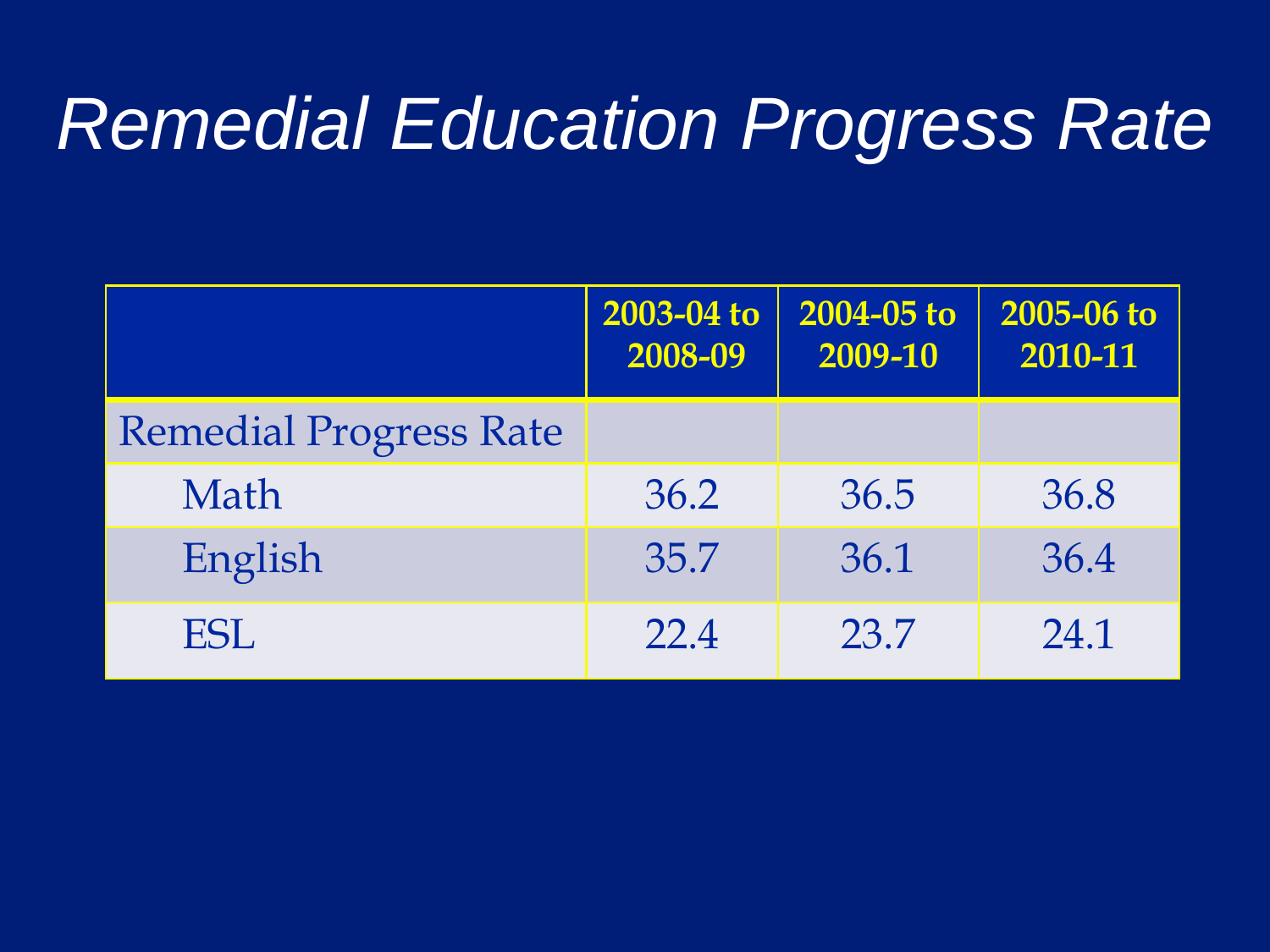*Career Development and College Preparation (CDCP) Reporting*

◆ ARCC 1.0: CDCP Rate CDCP Supplemental Report

Negotiated by Dept of Finance when CDCP funding differential was created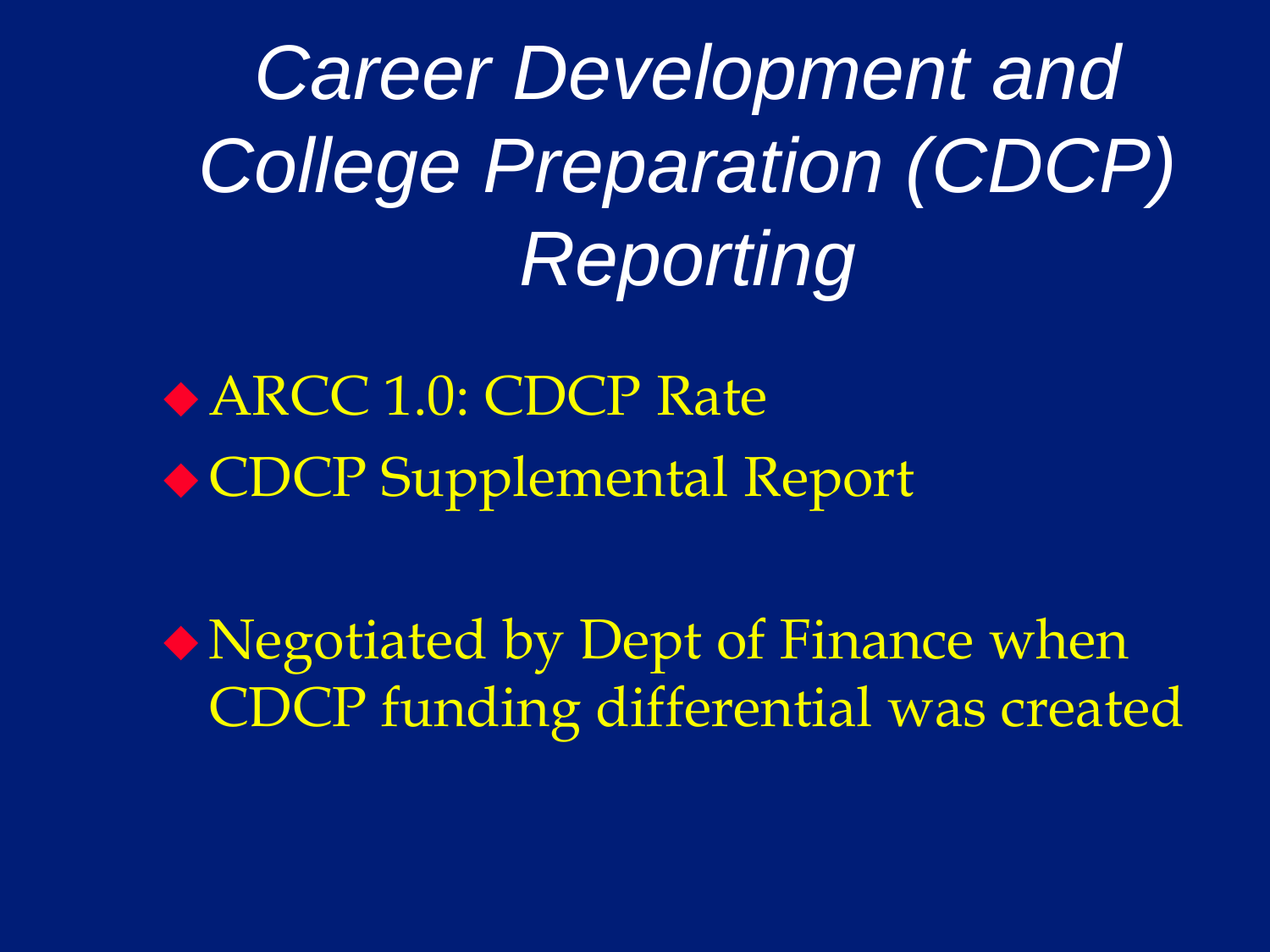## *CDCP Rates*

Issues with ARCC 1.0 Rates • Entrance to cohort: enrollment in any single CDCP course @ 8 contact hours Does this imply program enrollment? Movement to Credit was a measured outcome Meaning cohort could not include NCR/CR co-enrolled students ◆ Data collection issues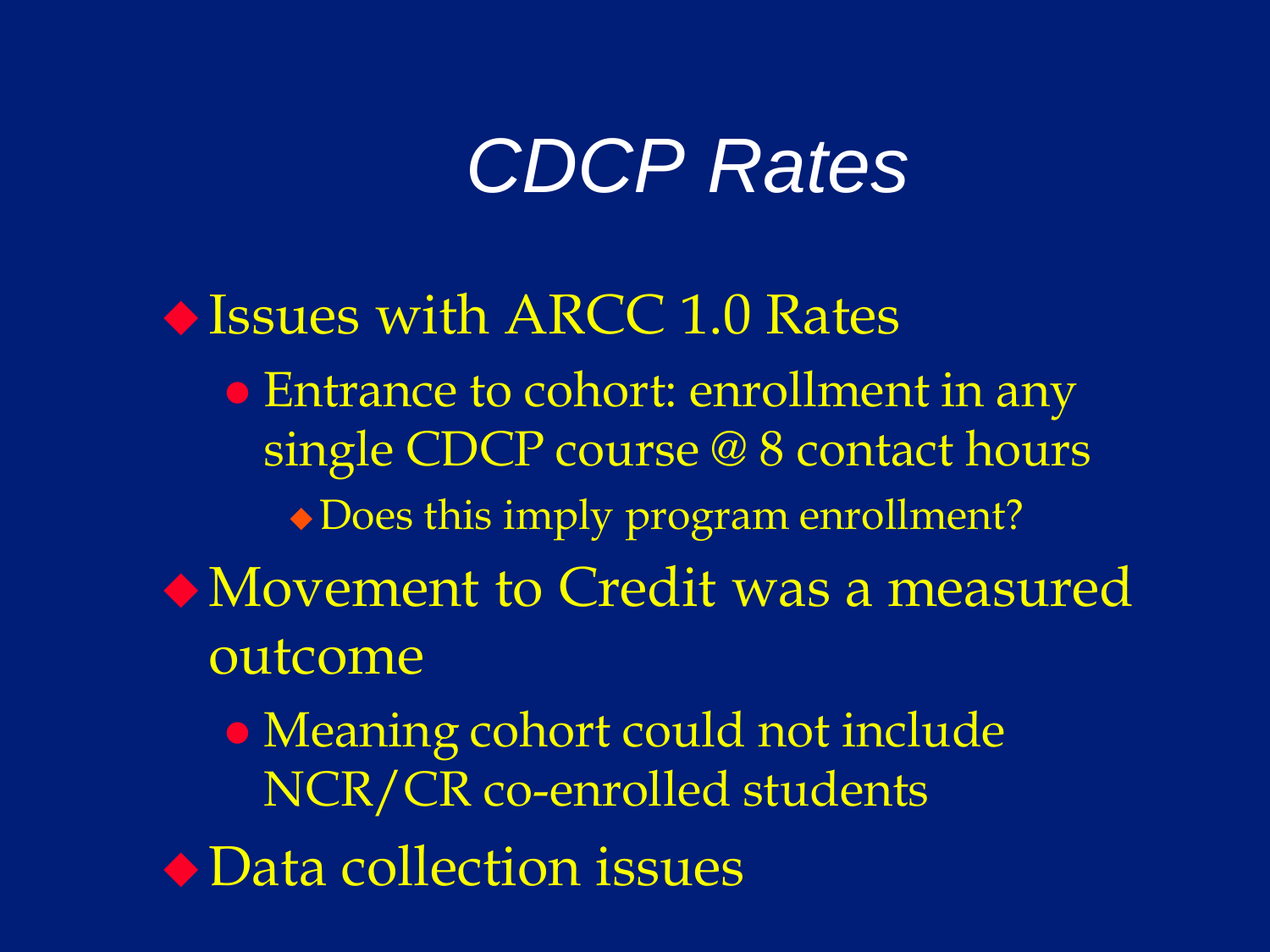## *CDCP Supplemental Report*

Measured activity, FTE, headcount Further Rates breakout  $\bullet$  Wage Study

◆ CCCCO desires to eliminate both Supplemental Reports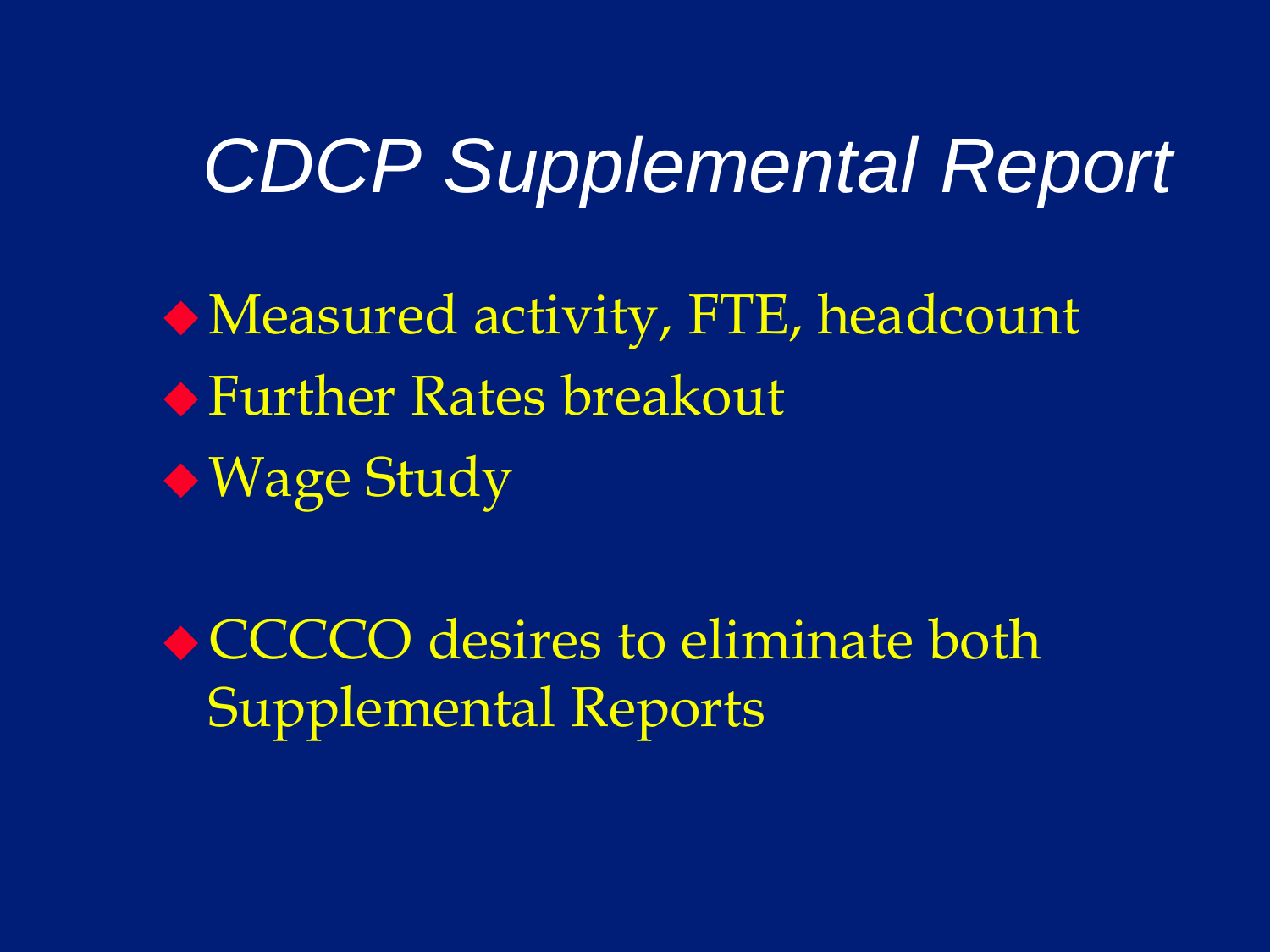#### *CDCP /Noncredit Taskforce*

Met at Mt. Sac., funded through 3CSN @ directed by ASCCC Daylong "lockdown" to come up with methodologies and recommendations

to bring to ARCC Scorecard Advisory **Committee**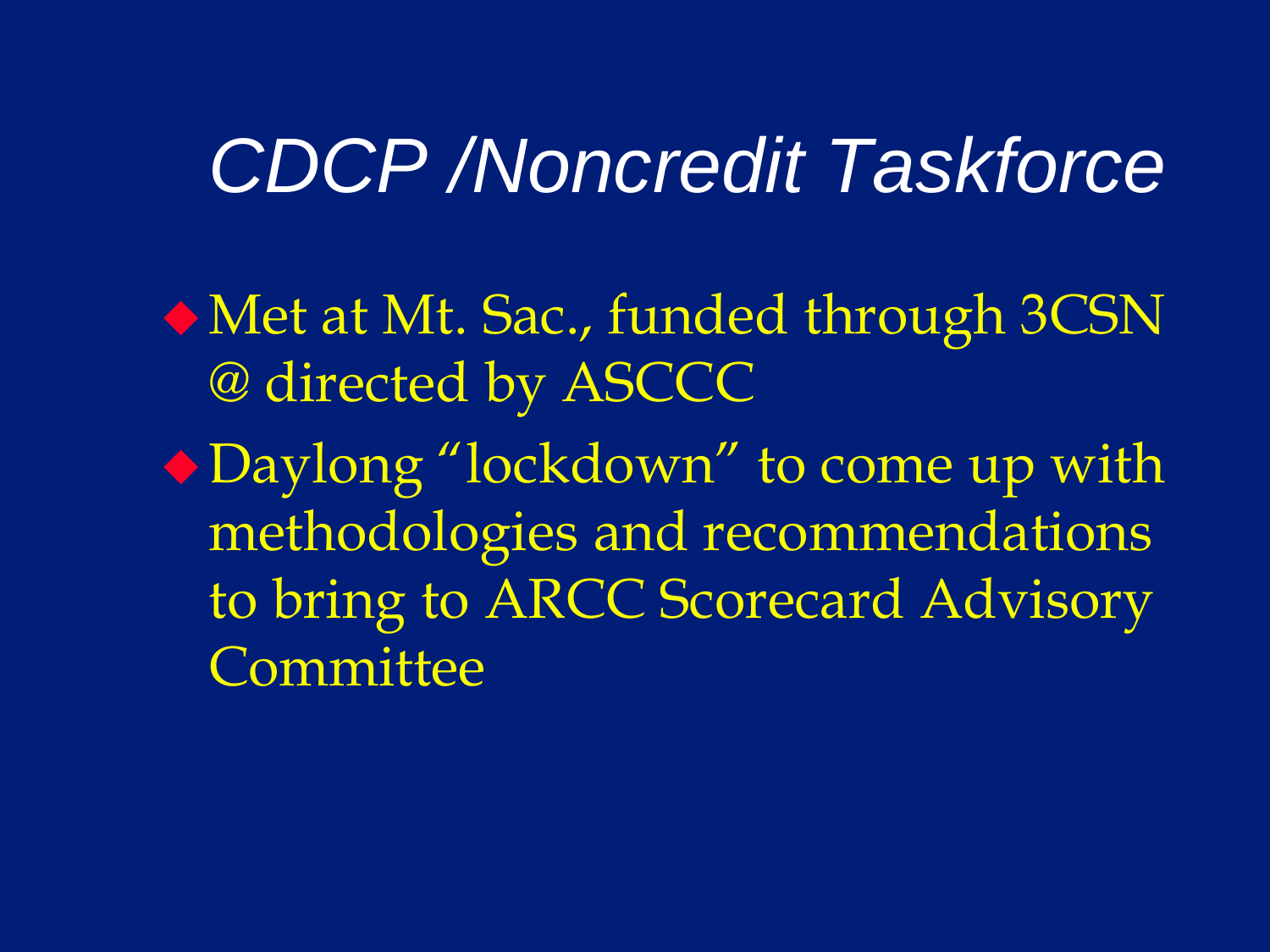## *CDCP /NCR Taskforce*

Defined two desired metrics: • Course Progress & Success CDCP Program Completion Rate (Noncredit SPAR)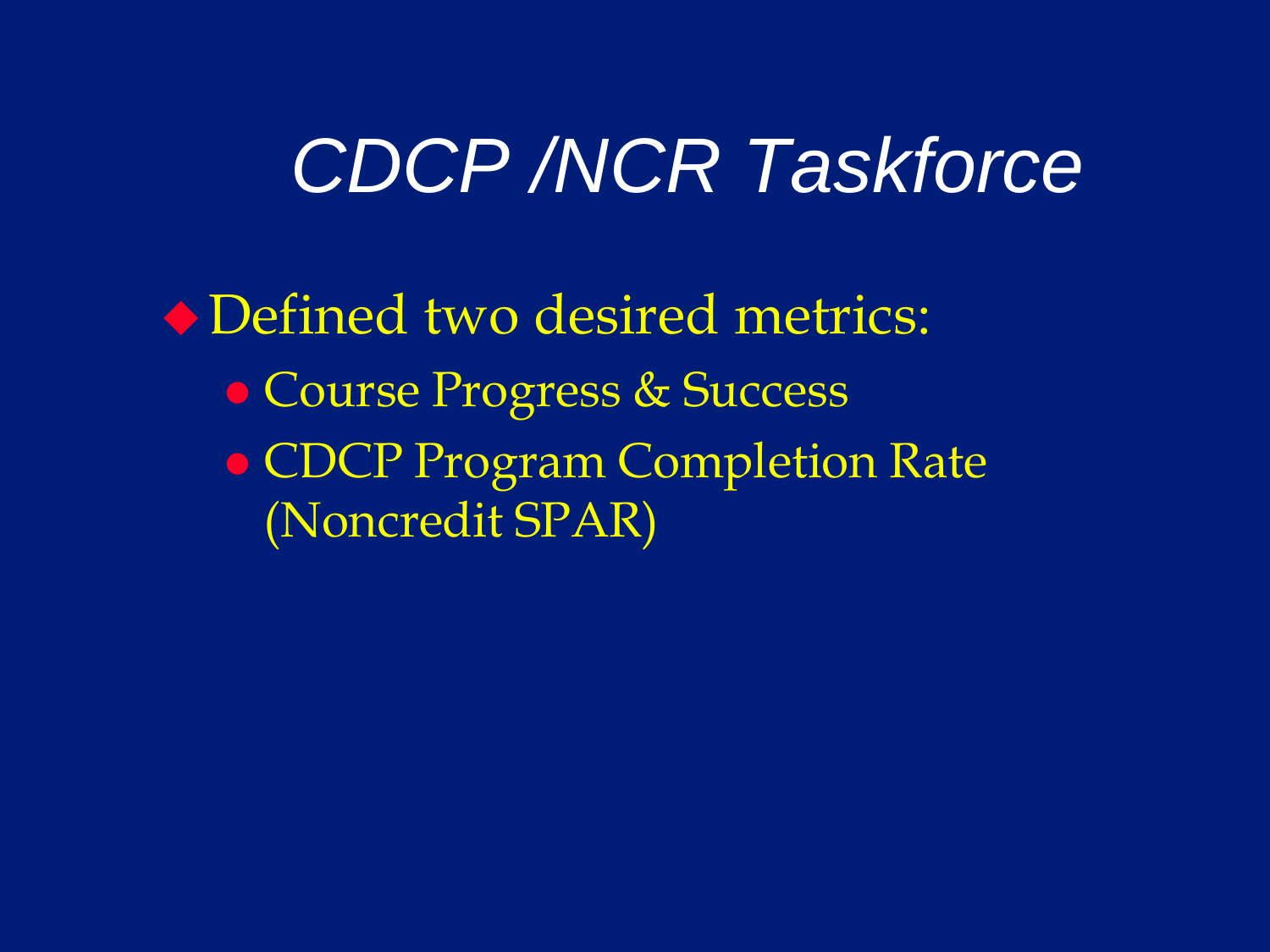## *NCR Course Progress & Success*

**•** "track enrollment in each course across multiple terms (up to 2 years from start of course) to seek out any instance of a grade of A, B, C, P or SP...any of these outcomes in any term for the same course should be considered as a student succeeding at least minimally in acquiring the measureable objectives/SLO's for the course. Minimum threshold for entry into the cohort: 4 or more contact hours in the course."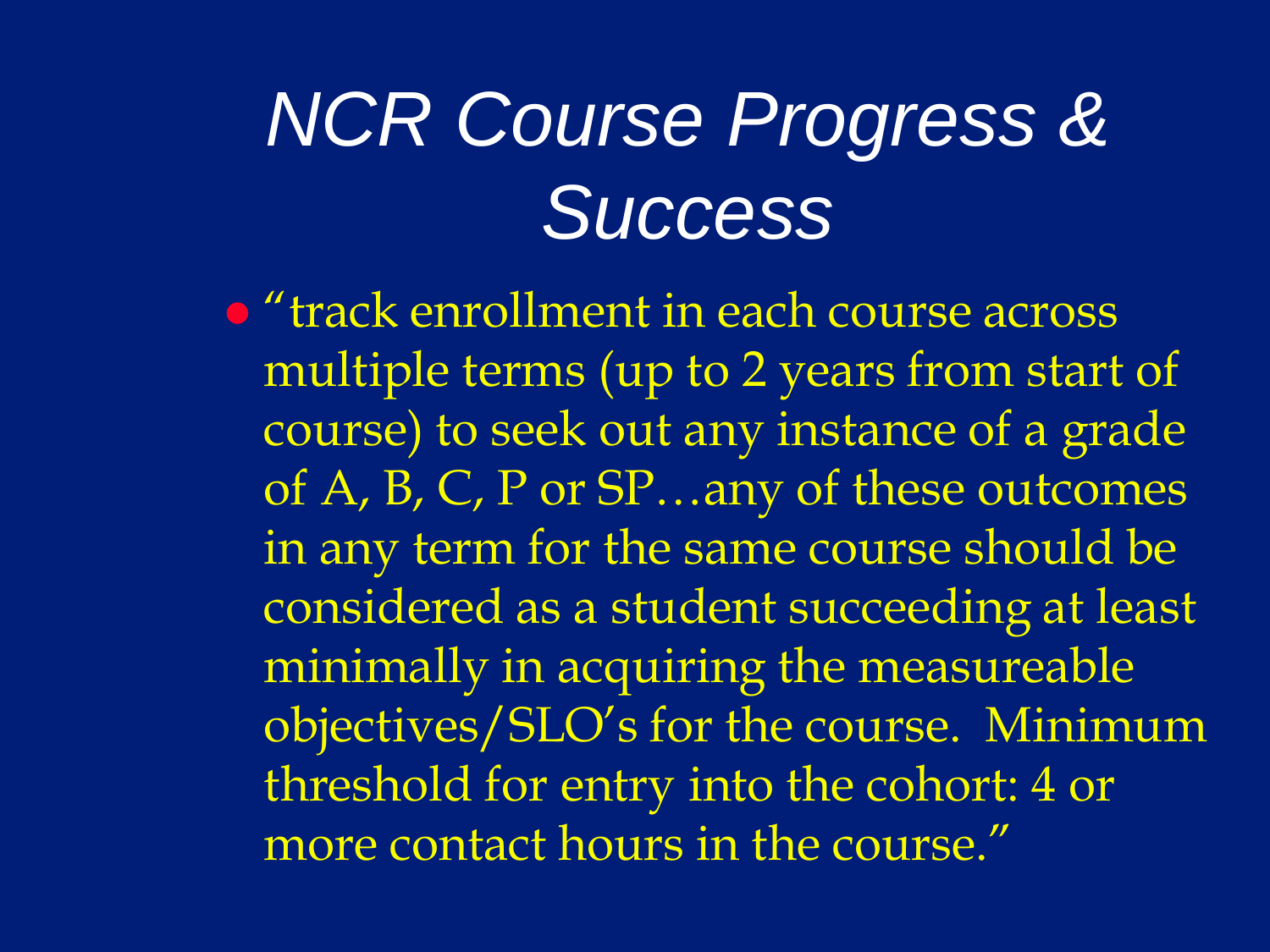# *NCR Course Progress & Success*

Required uniform use of grades in NCR courses; issue being addressed • Change Title V to allow "SP"; you can already submit all other grades in MIS NCR data systems need to be integrated into local ERP systems if not already Metric remains on hold until grades are used Likely a future data mart module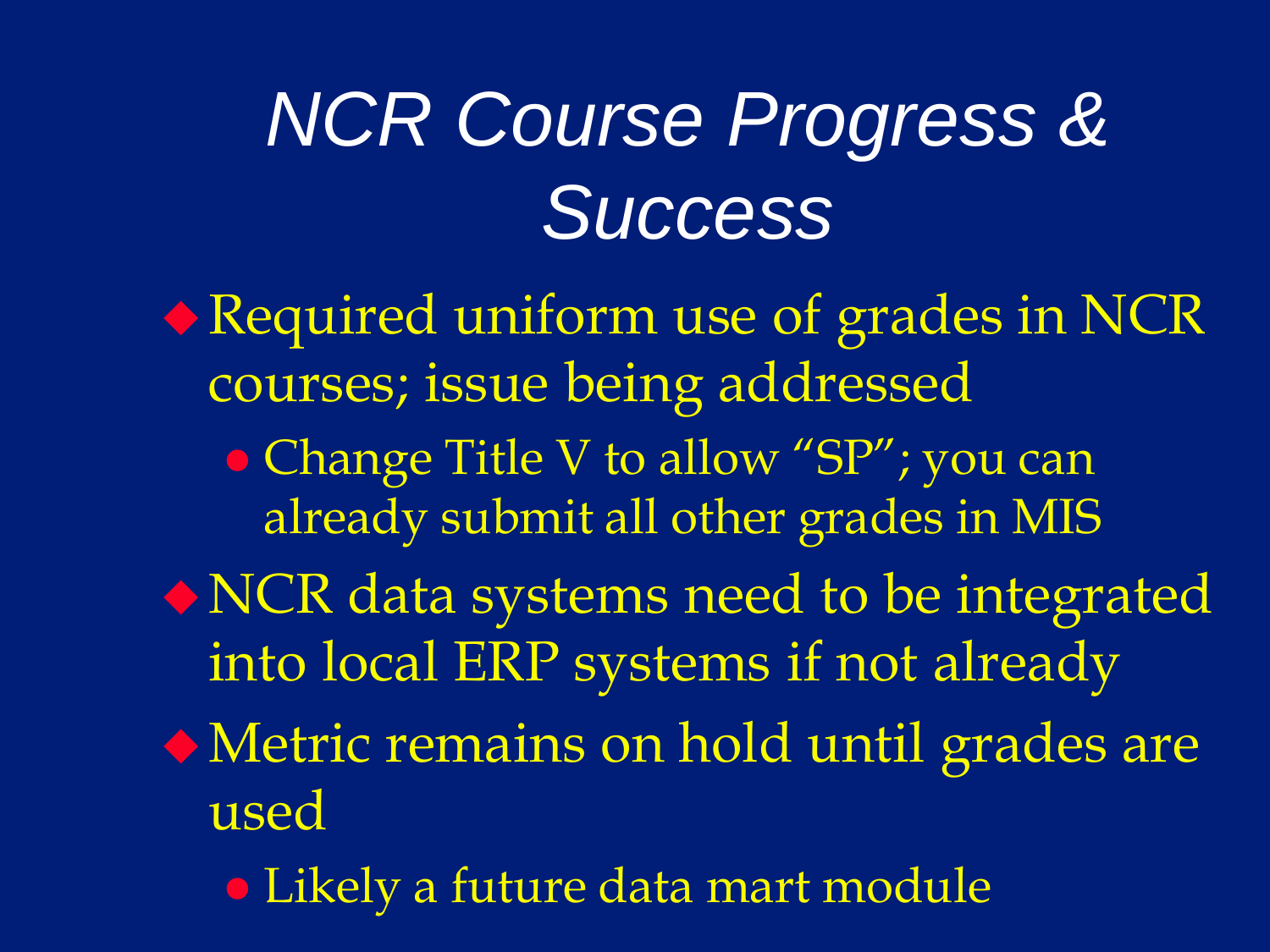*Career Development and College Preparation (CDCP) Rate* Cohort (denominator) Student attempting 2 or more CDCP courses within three years of starting ◆Completed at least 4 attendance hours in each of two or more CDCP courses Could be enrolled in credit courses at any time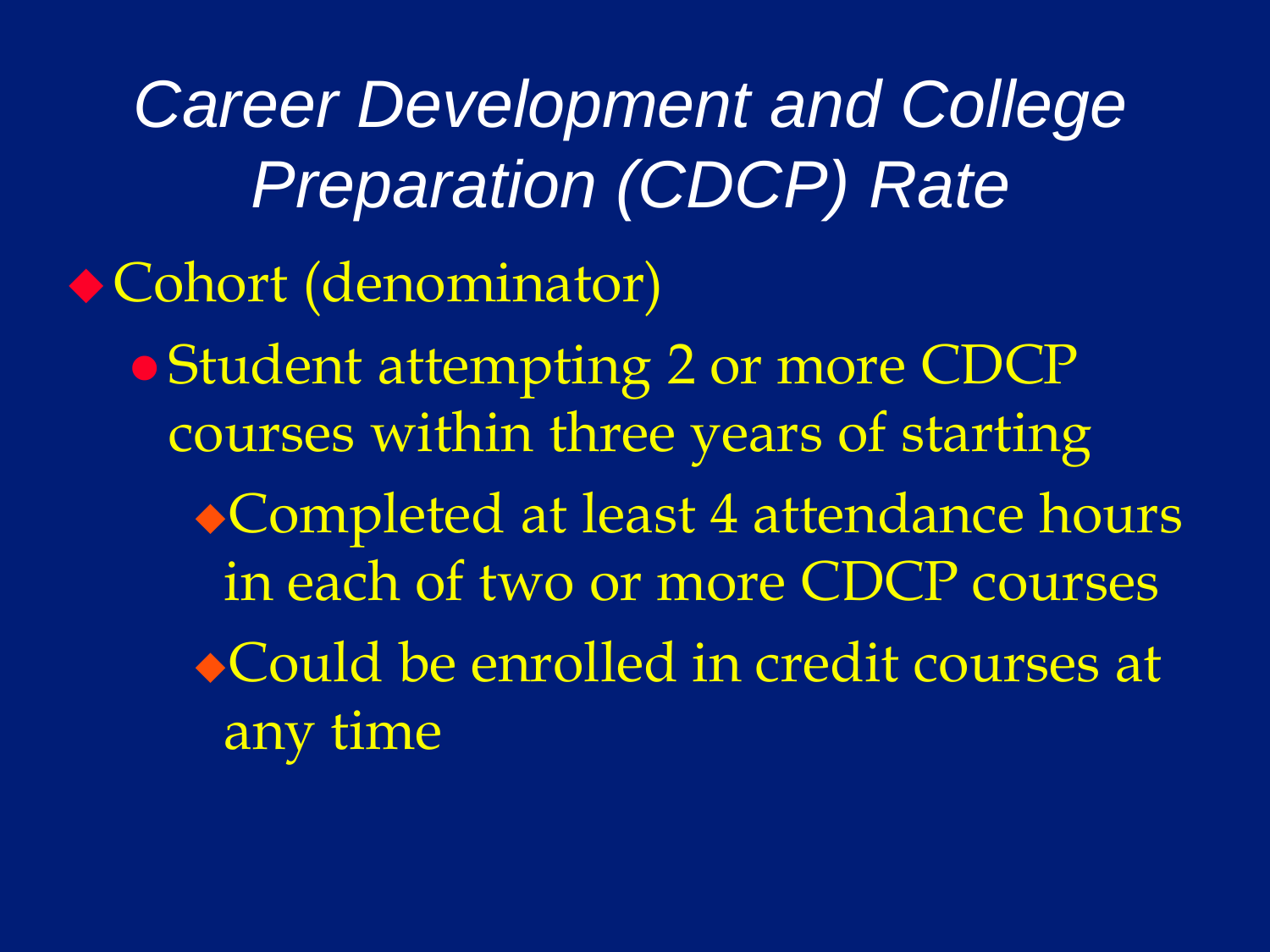**Career Development and College** *Preparation (CDCP) Rate*

Outcomes (numerator, follow 6-years) **• CDCP Certificate** • Certificates 12+ units (CO approved) Associate of Arts/Sciences **• Transfer • Transfer prepared** 

*Eliminated: "moved to credit".*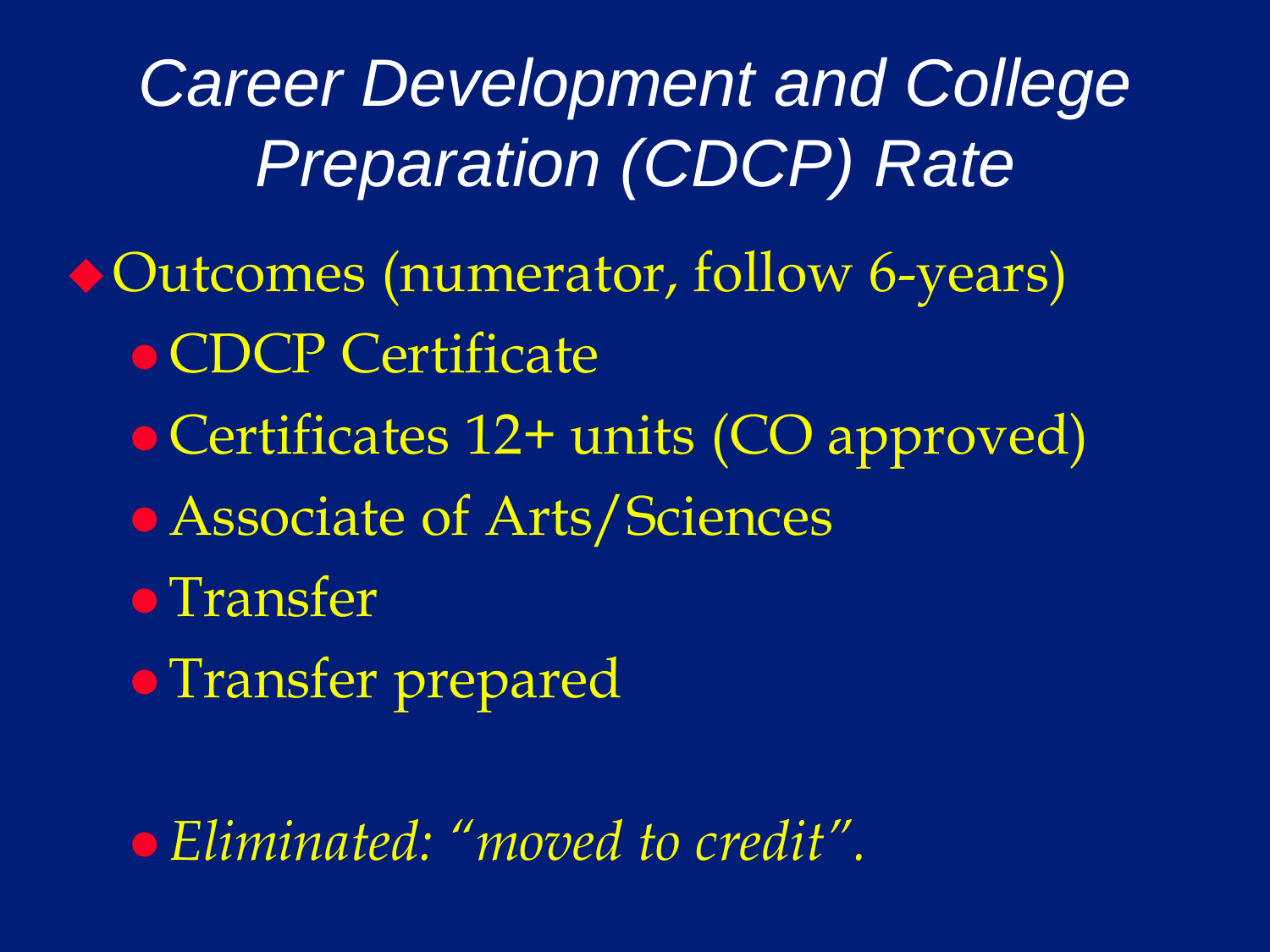#### *Proposed CDCP Rate*

- $\lozenge$  There was friction about the rate in ARCC TAC:
	- Are most of the outcomes just co-enrolled credit students getting credit outcomes?
	- Shouldn't a student deemed to be in a CDCP program be reported on as to ONLY getting a CDCP award?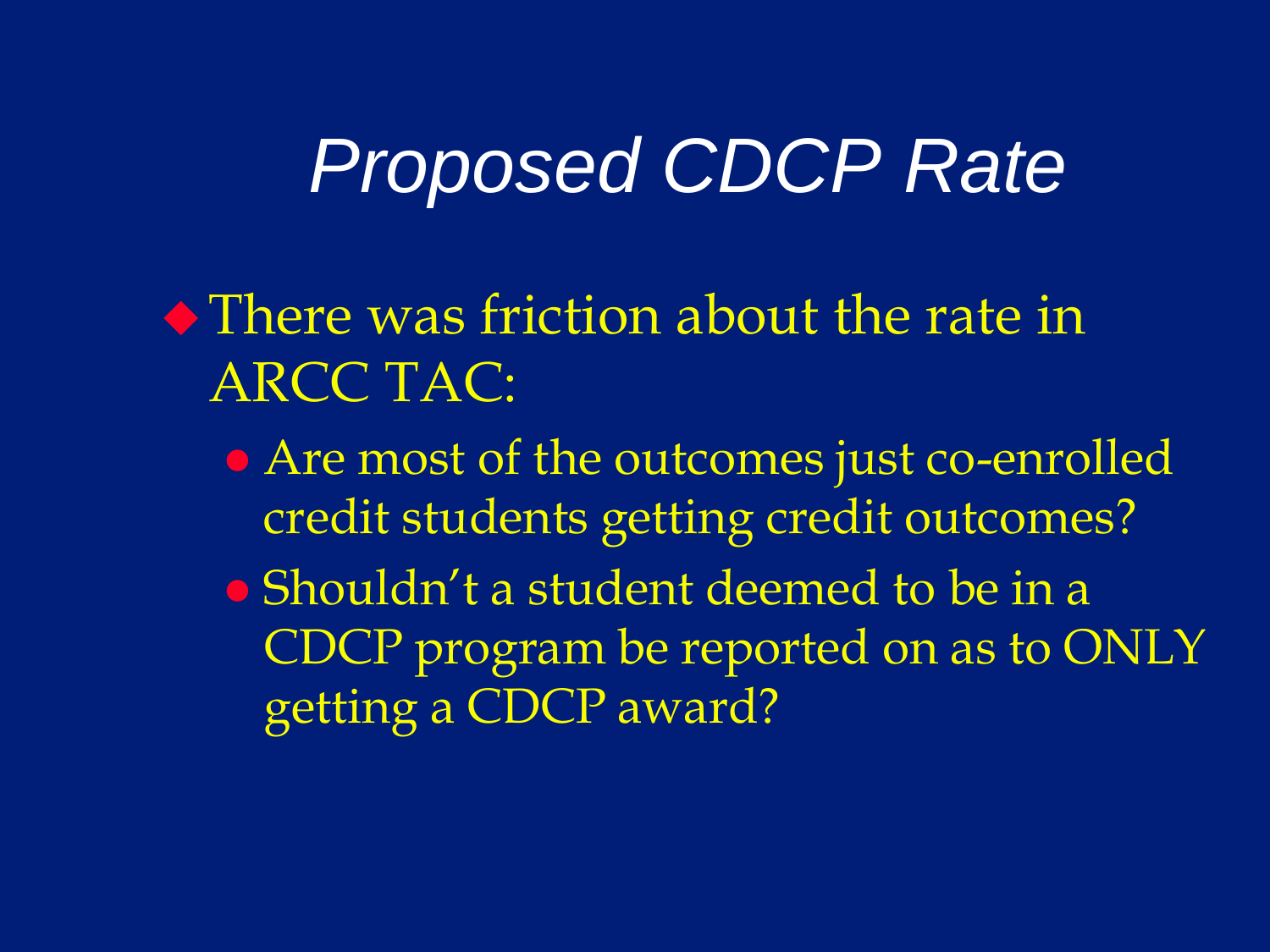

|                  | 2008-09 | 2003-04 to 2004-05 to 2005-06 to<br>2009-10 | $-2010 - 11$ |
|------------------|---------|---------------------------------------------|--------------|
| <b>CDCP</b> Rate | 88      | 91                                          | 14.6         |

 With better tracking/reporting, these rates have nowhere to go but up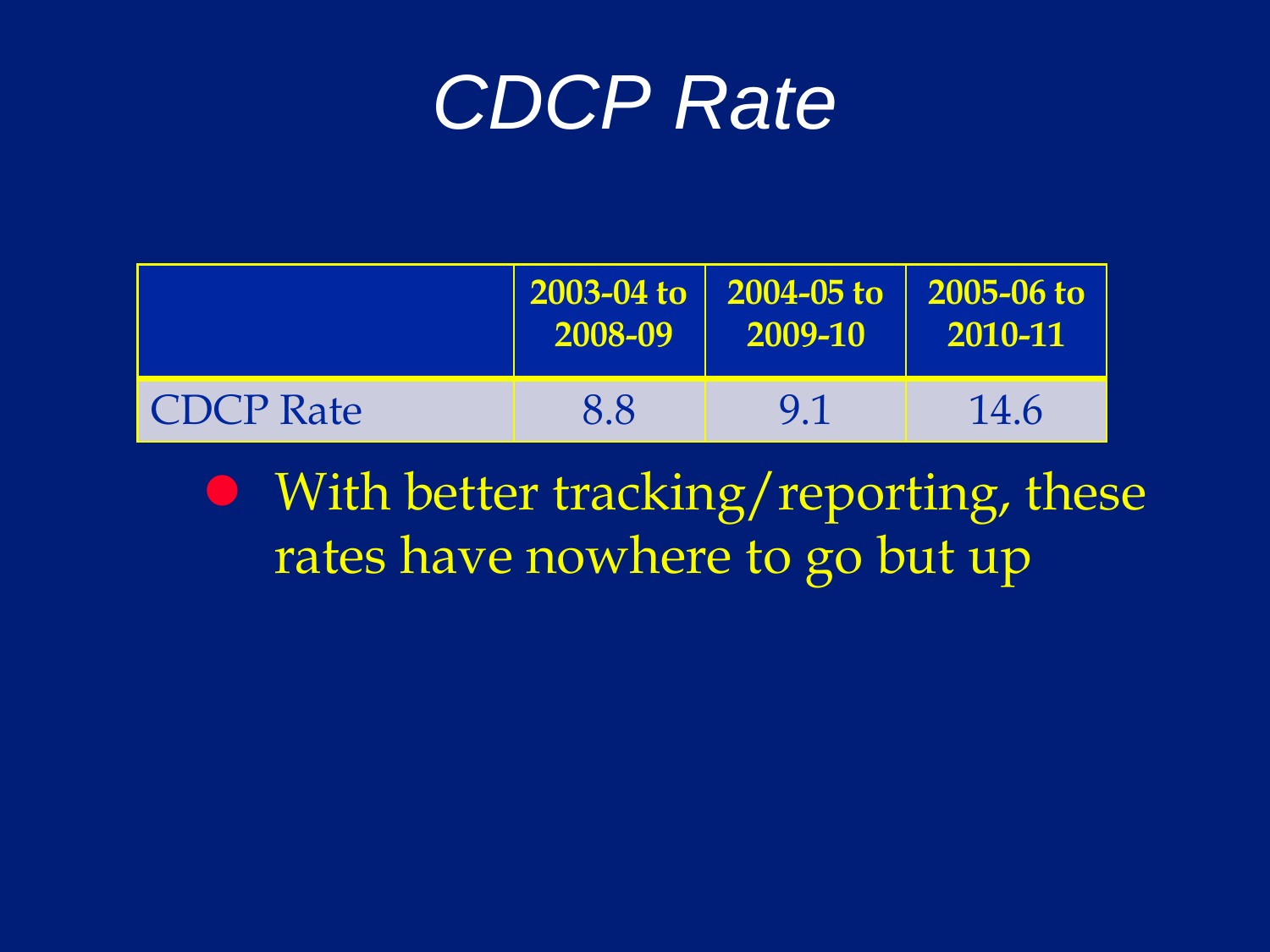#### *CDCP/Noncredit Data*

◆ Tracking relies on valid SSN's for outcomes beyond your campus • Valid SSN collection rate:  $\triangle$  Credit:  $\sim 90\%$  Noncredit: ~50% Should we limit cohort to valid SSN's only? Awards file must be reported for CDCP certificates SP04 collects approved CDCP certificates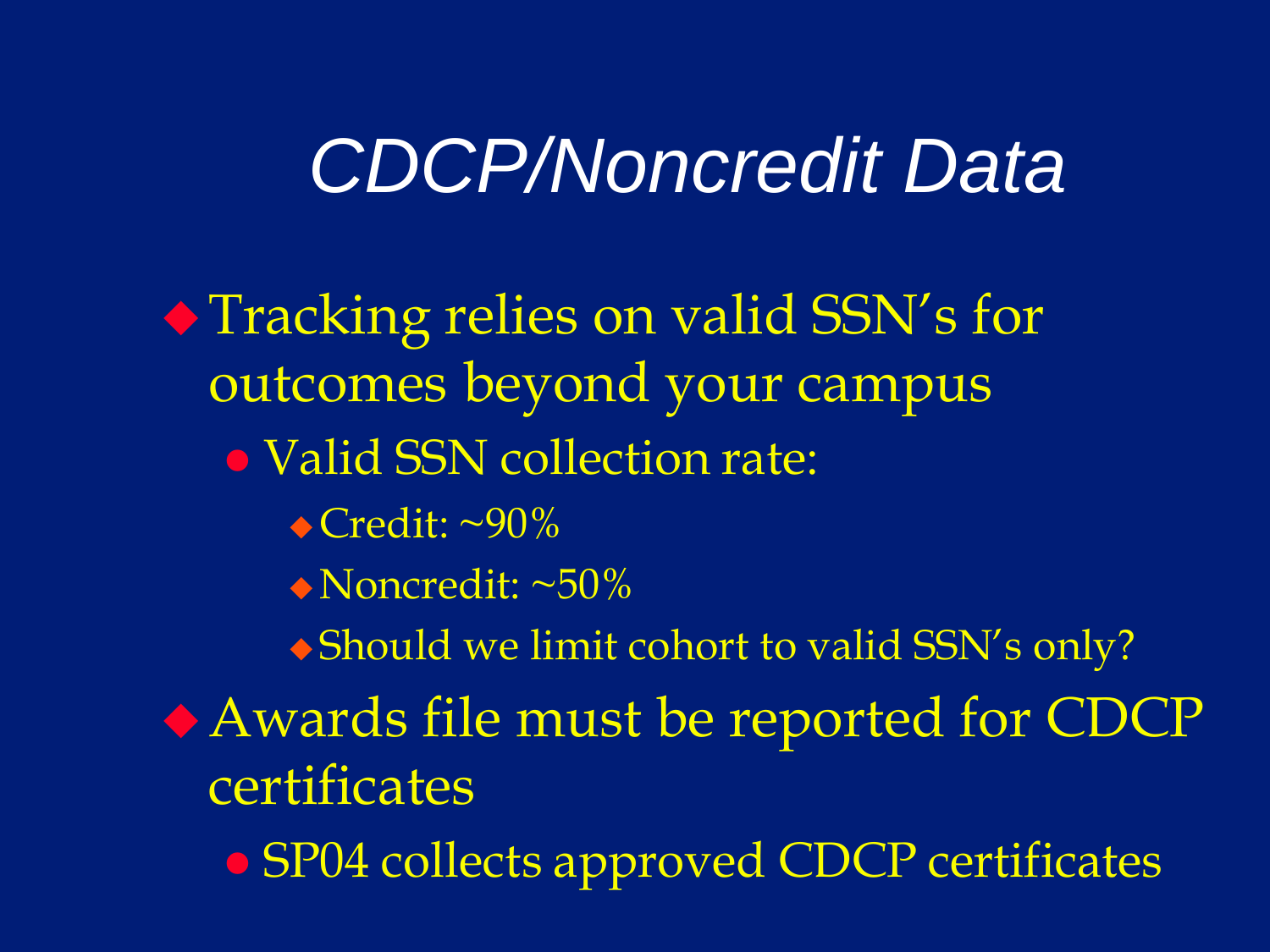#### *Datamart 2.0*

◆ Scorecard metrics Multiple crosstabs (advanced) **♦ Course completion rates**  Vocational, Basic Skills, ESL ◆ Basic skills tracker  $\triangle$  Transfer rates (TVP) Annual volume of transfers CSU, UC, ISP and OOS (non-profit, for-profit) ◆ Grade distribution, FTES